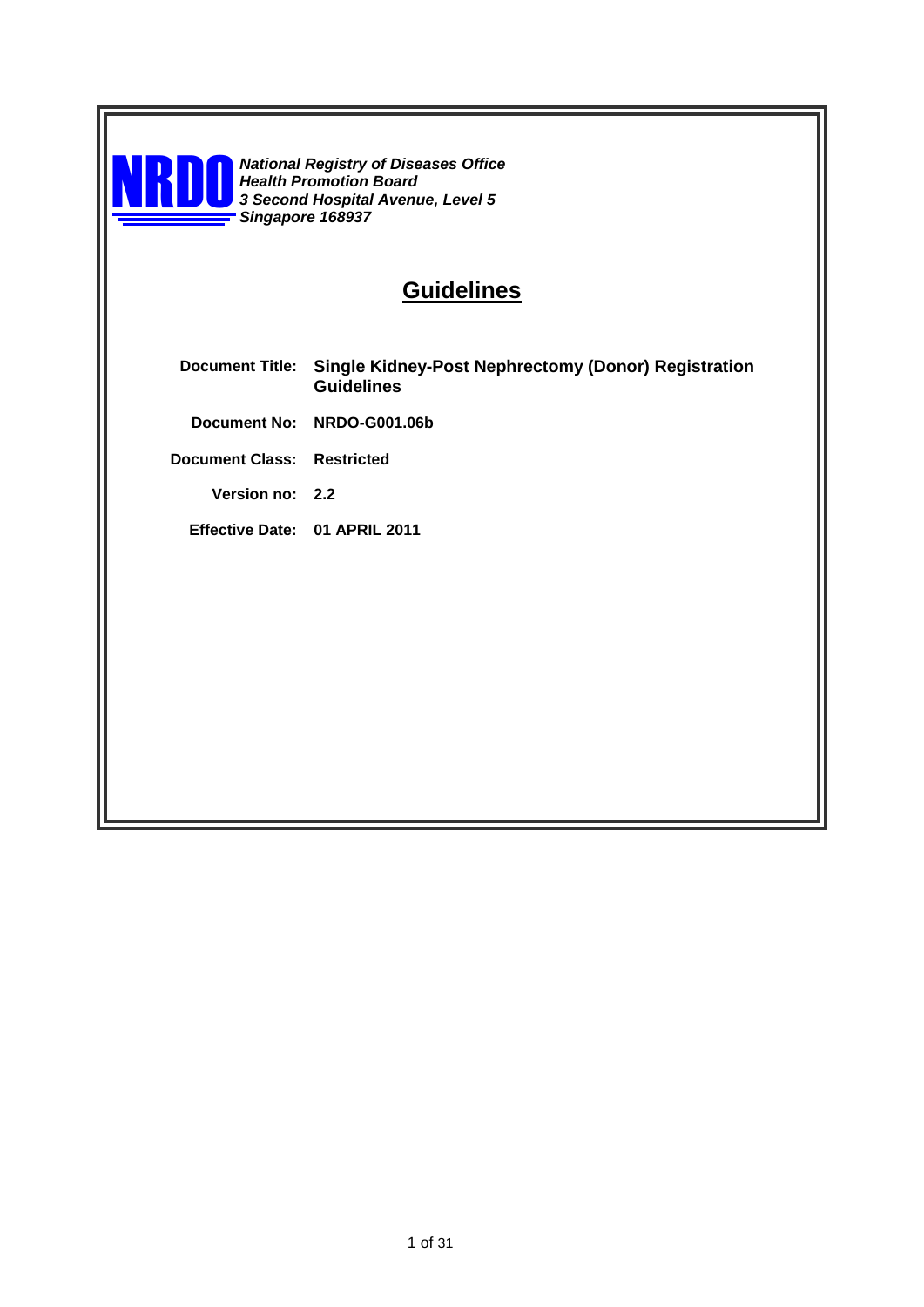| NATIONAL REGISTRY OF DISEASES                                                   | <b>Document No:</b> | l NRDO-G001.06b                                        |
|---------------------------------------------------------------------------------|---------------------|--------------------------------------------------------|
| <b>Single Kidney-Post Nephrectomy (Donor)</b><br><b>Registration Guidelines</b> |                     | <b>Effective Date:</b> $\vert$ 01 APRIL 2011 (Ver 2.2) |

### **TABLE OF CONTENTS**

| Part III. PATHWAYS AND TIMELINE FOR NOTIFICATION OF CASES5          |
|---------------------------------------------------------------------|
| <b>Part IV. DATA ITEMS ON NEW CASE REGISTRATION FORM FOR KIDNEY</b> |
|                                                                     |
| Part V. DATA ITEMS ON YEARLY FOLLOW-UP FORM FOR KIDNEY DONOR  18    |
|                                                                     |
| ANNEX A - Examples of conditions classified under the various       |
|                                                                     |
| ANNEX B: LIST OF CODES FOR PRIMARY RENAL DISEASES  27               |
| ANNEX C: REASONS FOR PRECLUSION FROM RENAL TRANSPLANT 31            |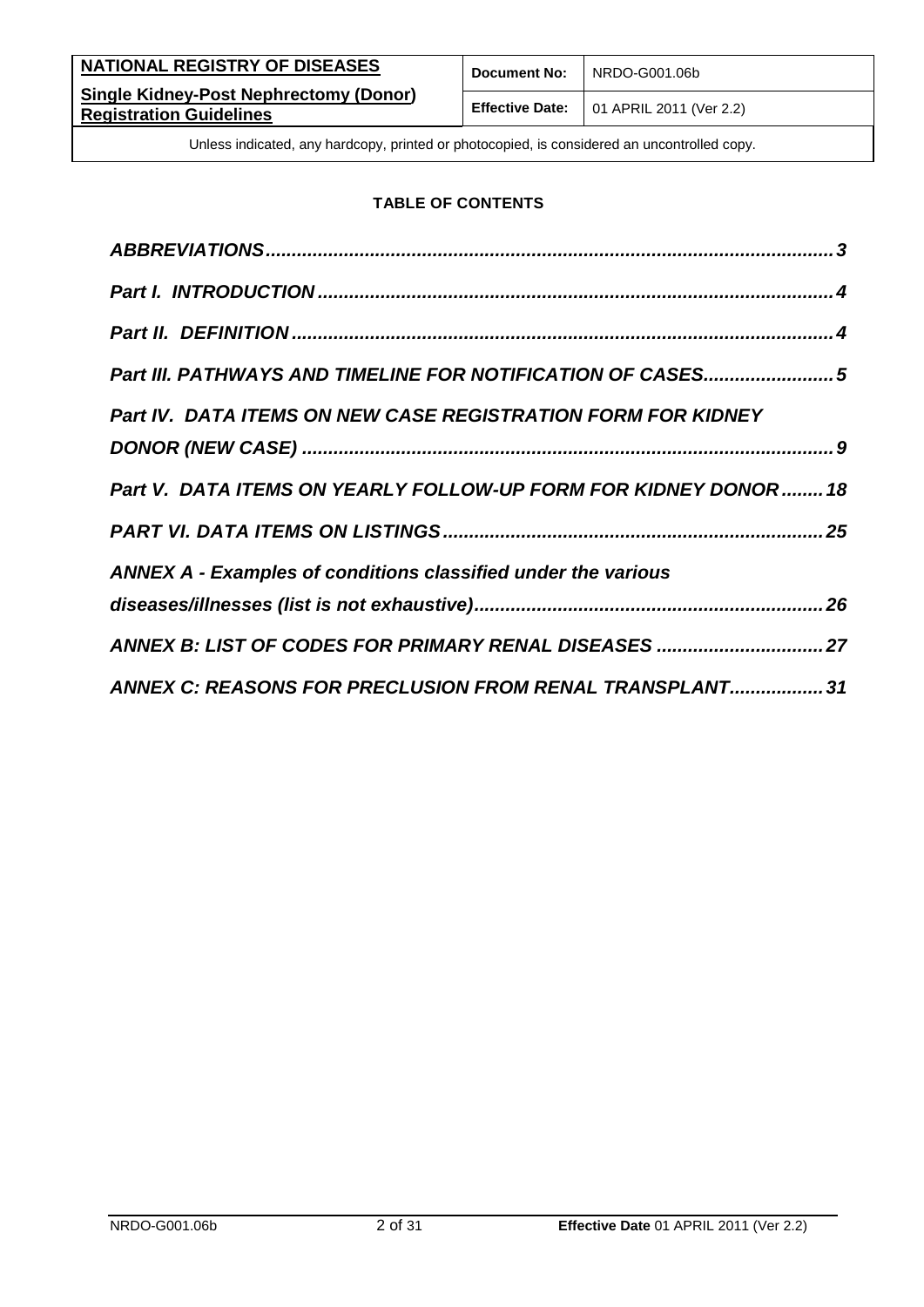| NATIONAL REGISTRY OF DISEASES                                                   | Document No: | NRDO-G001.06b                                          |
|---------------------------------------------------------------------------------|--------------|--------------------------------------------------------|
| <b>Single Kidney-Post Nephrectomy (Donor)</b><br><b>Registration Guidelines</b> |              | <b>Effective Date:</b> $\vert$ 01 APRIL 2011 (Ver 2.2) |

# <span id="page-2-0"></span>**ABBREVIATIONS**

| CKD <sub>5</sub> | Chronic Kidney Disease Stage 5                                                           |
|------------------|------------------------------------------------------------------------------------------|
| <b>GFR</b>       | <b>Glomerular Filtration Rate</b>                                                        |
| eGFR             | <b>Estimated Glomerular Filtration Rate</b>                                              |
| <b>RRT</b>       | Renal Replacement Therapy (e.g. Haemodialysis, Peritoneal dialysis,<br>Renal Transplant) |
| <b>DCR</b>       | Donor Care Registry                                                                      |
| <b>SFTP</b>      | secured File Transfer Protocol (Secured way for electronic data<br>transmission)         |
| <b>PGP</b>       | Pretty Good Privacy (Software for encrypting data in emails)                             |
| <b>NRD</b>       | National Registry of Diseases                                                            |
| <b>NRDO</b>      | National Registry of Diseases Office                                                     |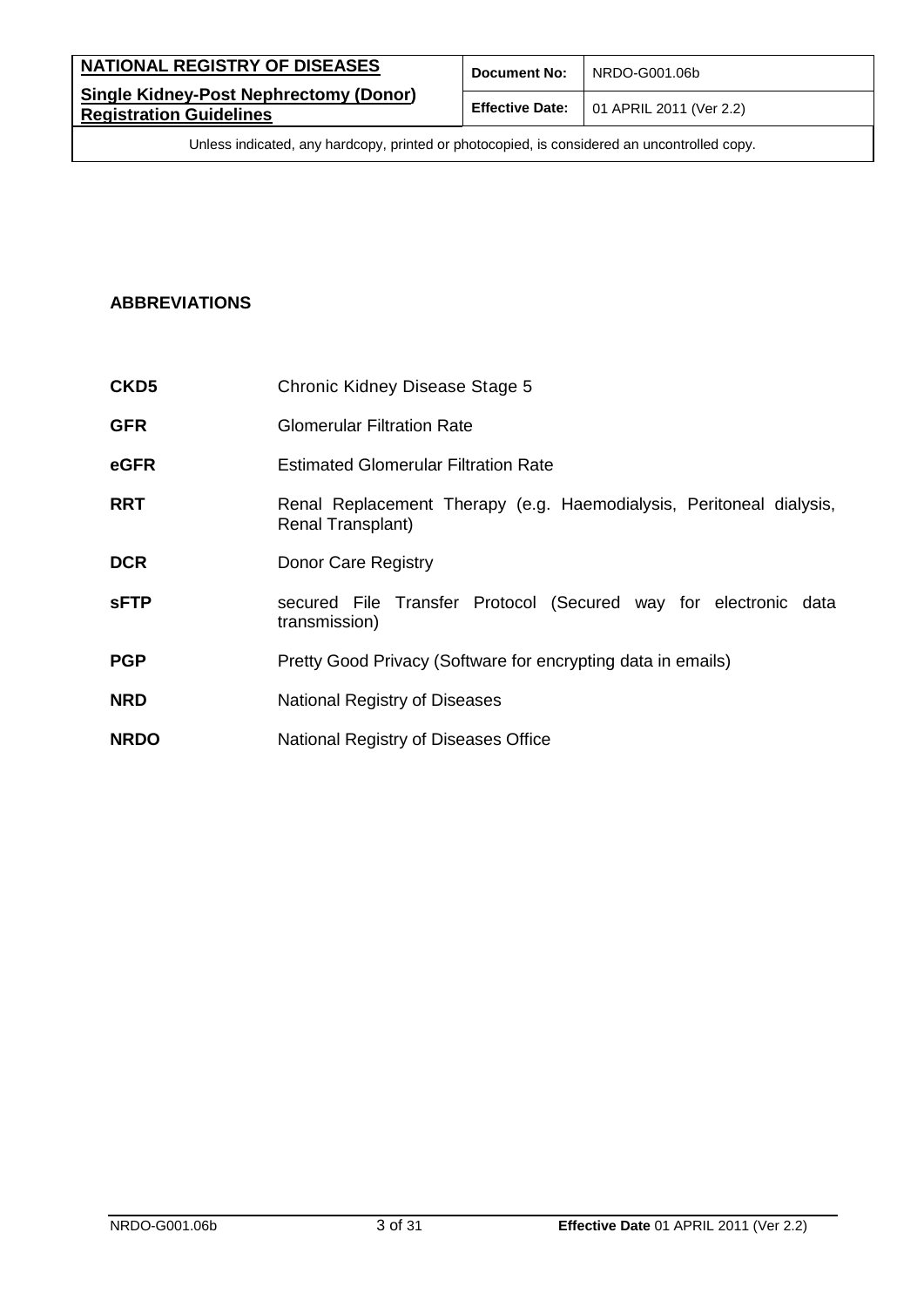| NATIONAL REGISTRY OF DISEASES                                                   | <b>Document No:</b> | l NRDO-G001.06b                                        |
|---------------------------------------------------------------------------------|---------------------|--------------------------------------------------------|
| <b>Single Kidney-Post Nephrectomy (Donor)</b><br><b>Registration Guidelines</b> |                     | <b>Effective Date:</b> $\vert$ 01 APRIL 2011 (Ver 2.2) |

#### <span id="page-3-0"></span>**Part I. INTRODUCTION**

Ministry of Health (MOH) has established the Donor Care Registry (DCR) under the National Registry of Diseases (NRD) Act to monitor living donor outcomes and post donation complications. Under the NRD Act, the manager of healthcare institution is required to report information on single kidney-post nephrectomy (donor) to the National Registry of Diseases Office (NRDO).

For the purposes of section 6(1) of the NRD Act, it is mandatory for the manager of a healthcare institution to notify the Donor Care Registry at the NRDO of the following:

a) A person who has undergone nephrectomy for the purpose of transplantation into the body of another living person

or

b) The person is on undergoing treatment for single kidney – post nephrectomy (donor) at the healthcare institution (first of such treatments received by the donor at the healthcare institution on or after 1<sup>st</sup> November 2009).

The Advisory Committee on Transplant (ACT) has recommended follow-up treatment for single kidney- post nephrectomy (donor) at 4-6-weeks after nephrectomy, and then annually.

These guidelines are written to assist managers of healthcare institutions and medical practitioners to better understand the responsibilities in providing notifications of cases of Single Kidney- Post Nephrectomy (donor).

#### <span id="page-3-1"></span>**Part II. DEFINITION**

"nephrectomy" - means the surgical removal of a kidney;

- "single kidney post nephrectomy (donor)" refers to the absence of a kidney in a person, due to having undergone nephrectomy for the purpose of transplantation of his kidney into the body of another living person;
- "patient" means a person to whom a notification referred to in regulation 3 in the National Registry of Diseases (Single Kidney-Post Nephrectomy (Donor) Notification) Regulations 2009 relates (i.e. the donor);
- "recipient" means the person into whose body a patient's kidney is or will be transplanted;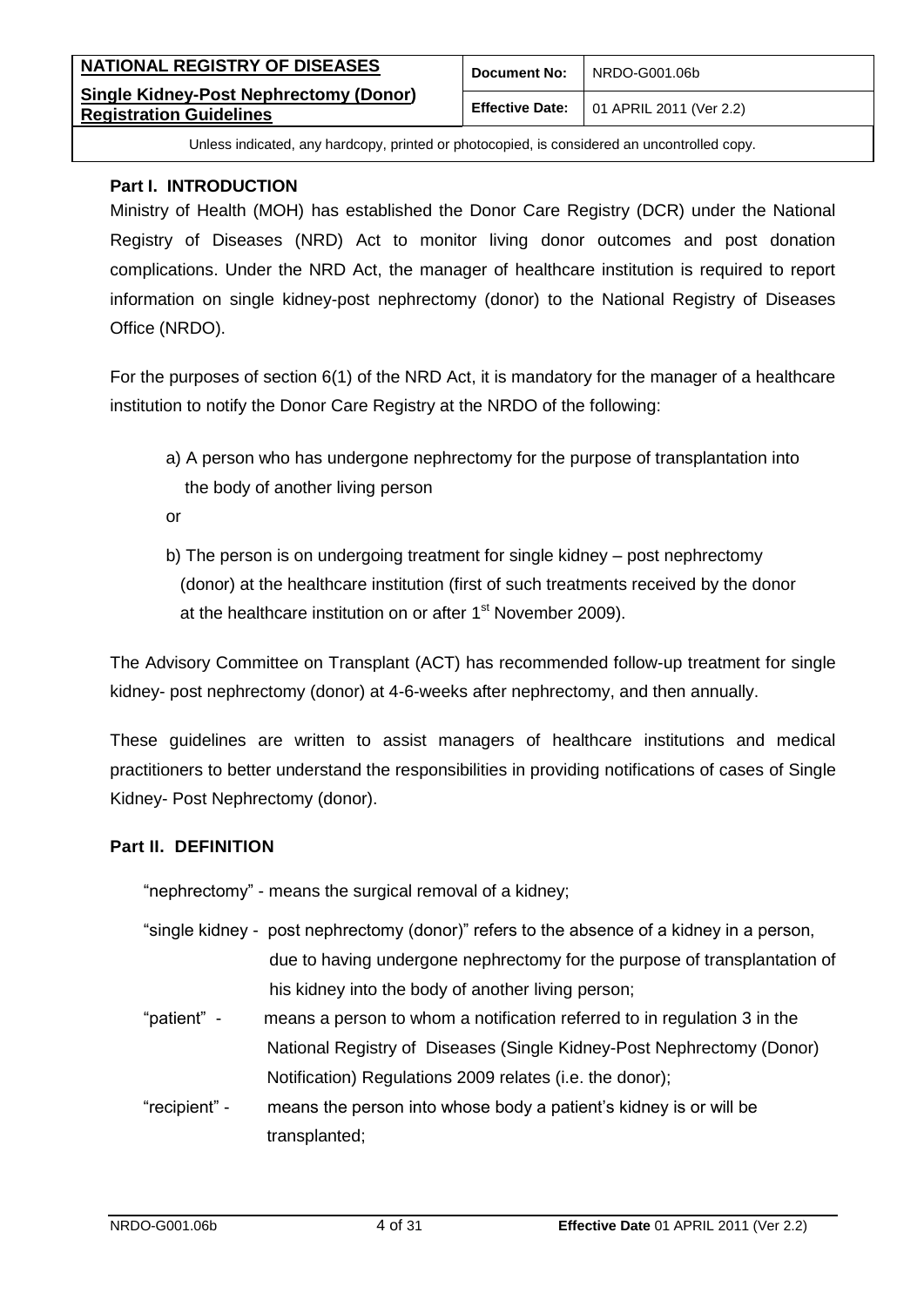| NATIONAL REGISTRY OF DISEASES                                                   | <b>Document No:</b> | NRDO-G001.06b                                          |
|---------------------------------------------------------------------------------|---------------------|--------------------------------------------------------|
| <b>Single Kidney-Post Nephrectomy (Donor)</b><br><b>Registration Guidelines</b> |                     | <b>Effective Date:</b> $\vert$ 01 APRIL 2011 (Ver 2.2) |

### <span id="page-4-0"></span>**Part III. PATHWAYS AND TIMELINE FOR NOTIFICATION OF CASES**

Table 1 shows the pathways and timeline for reporting cases. It is important to send listings and notifications of reportable cases not later than the timeline as stated so that NRDO can produce accurate and timely trend reports.

Managers of healthcare institutions are required to notify the cases through submission of hard or electronic copies of the notification forms / listings, within 3 months post nephrectomy and upon commencement of follow-up treatment at any healthcare institution.

#### **TABLE 1: Pathways and Timeline of reporting**

| a) REPORTING OF NEW CASE OF KIDNEY DONATION                                                                                                                                                               |                                      |                           |
|-----------------------------------------------------------------------------------------------------------------------------------------------------------------------------------------------------------|--------------------------------------|---------------------------|
| <b>Pathways of Notification</b>                                                                                                                                                                           | <b>Timeline</b>                      | Mode of data transmission |
| For all kidney transplantation cases<br>reported to NOTU - there is no need<br>to further notify NRDO of new cases:                                                                                       | Routine monthly reports<br>from NOTU | sFTP                      |
| Donor case listing -<br>will be submitted by the National<br>Organ Transplant unit (NOTU) to<br>NRDO to fulfill the requirements for<br>healthcare institutions to report new<br>cases under the NRD Act. |                                      |                           |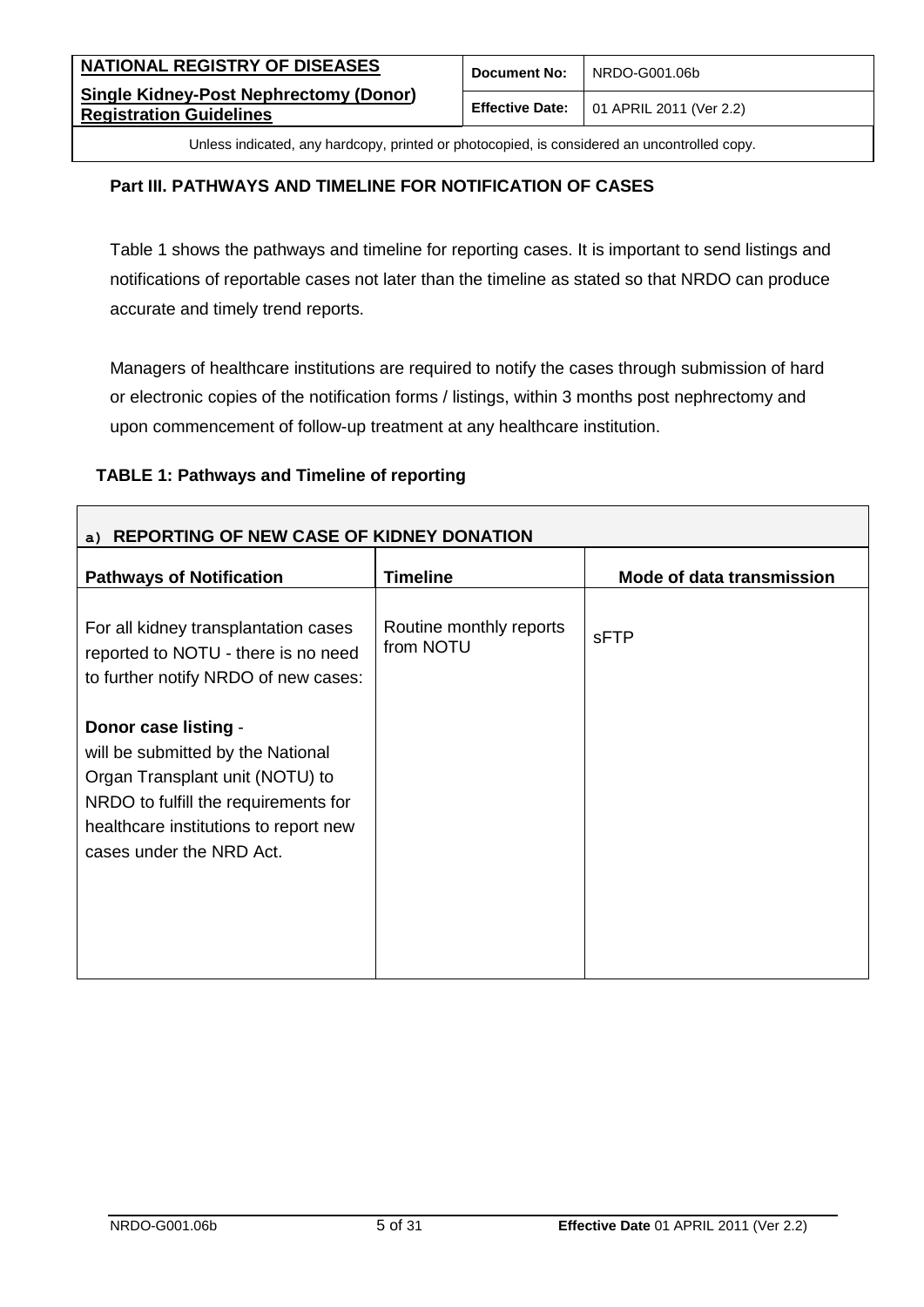| NATIONAL REGISTRY OF DISEASES                                                   | <b>Document No:</b> | NRDO-G001.06b                                          |
|---------------------------------------------------------------------------------|---------------------|--------------------------------------------------------|
| <b>Single Kidney-Post Nephrectomy (Donor)</b><br><b>Registration Guidelines</b> |                     | <b>Effective Date:</b> $\vert$ 01 APRIL 2011 (Ver 2.2) |

| a) REPORTING OF NEW CASE OF KIDNEY DONATION                         |                                                                    |                                                                                                                                                                |  |
|---------------------------------------------------------------------|--------------------------------------------------------------------|----------------------------------------------------------------------------------------------------------------------------------------------------------------|--|
| <b>Pathways of Notification</b>                                     | <b>Timeline</b>                                                    | Mode of data transmission                                                                                                                                      |  |
| For New cases of Kidney<br>transplantation not reported to<br>NOTU: | Within 3 months from<br>date of nephrectomy for<br>organ donation. | $(1)$ E- Notification $@$ the Health<br><b>Professional Portal</b><br>(www.hpp.moh.gov.sg)<br>(This is an on-line notification<br>system for doctors to notify |  |
| Form to use: New Case Registration                                  |                                                                    | reportable diseases/conditions)                                                                                                                                |  |
| <b>Form for Kidney Donor</b>                                        |                                                                    |                                                                                                                                                                |  |
|                                                                     |                                                                    | Or                                                                                                                                                             |  |
|                                                                     |                                                                    | (2) Hard copy can be downloaded<br>from Registry's Internet website @                                                                                          |  |
|                                                                     |                                                                    | http://www.nrdo.gov.sg or requested                                                                                                                            |  |
|                                                                     |                                                                    | from the National Registry of                                                                                                                                  |  |
|                                                                     |                                                                    | Diseases Office (NRDO)                                                                                                                                         |  |
|                                                                     |                                                                    | and then sent by Registered mail or<br>by hand (including courier service)<br>to: Donor Care Registry at the<br><b>NRDO</b>                                    |  |
|                                                                     |                                                                    | N.B. Please DO NOT submit the<br>form via email or fax.                                                                                                        |  |
|                                                                     |                                                                    |                                                                                                                                                                |  |

# b) **REPORTING OF TREATMENT OR FOLLOW-UP OF DONOR**

| <b>Pathways of Notification</b>                                                                                                                             | Timeline                                                                                                                                                                  | Mode of data transmission                                           |
|-------------------------------------------------------------------------------------------------------------------------------------------------------------|---------------------------------------------------------------------------------------------------------------------------------------------------------------------------|---------------------------------------------------------------------|
| For Donor undergoing treatment post<br>nephrectomy (first of such treatment<br>on or after 1 <sup>st</sup> November 2009) at the<br>healthcare institution: | Within 3 months after the<br>treatment commenced at<br>the healthcare institution<br>e.g.<br>Private specialist<br>$\bullet$<br>clinic.<br><b>Specialist</b><br>$\bullet$ | Same as above (as for notification of<br>New cases of Kidney Donor) |
| Form to use: Yearly Follow-up<br><b>Form for Kidney Donor</b>                                                                                               | outpatient clinic at<br>Restructured<br><b>Hospitals</b>                                                                                                                  |                                                                     |
|                                                                                                                                                             |                                                                                                                                                                           | N.B. Please DO NOT submit the<br>form via email or fax.             |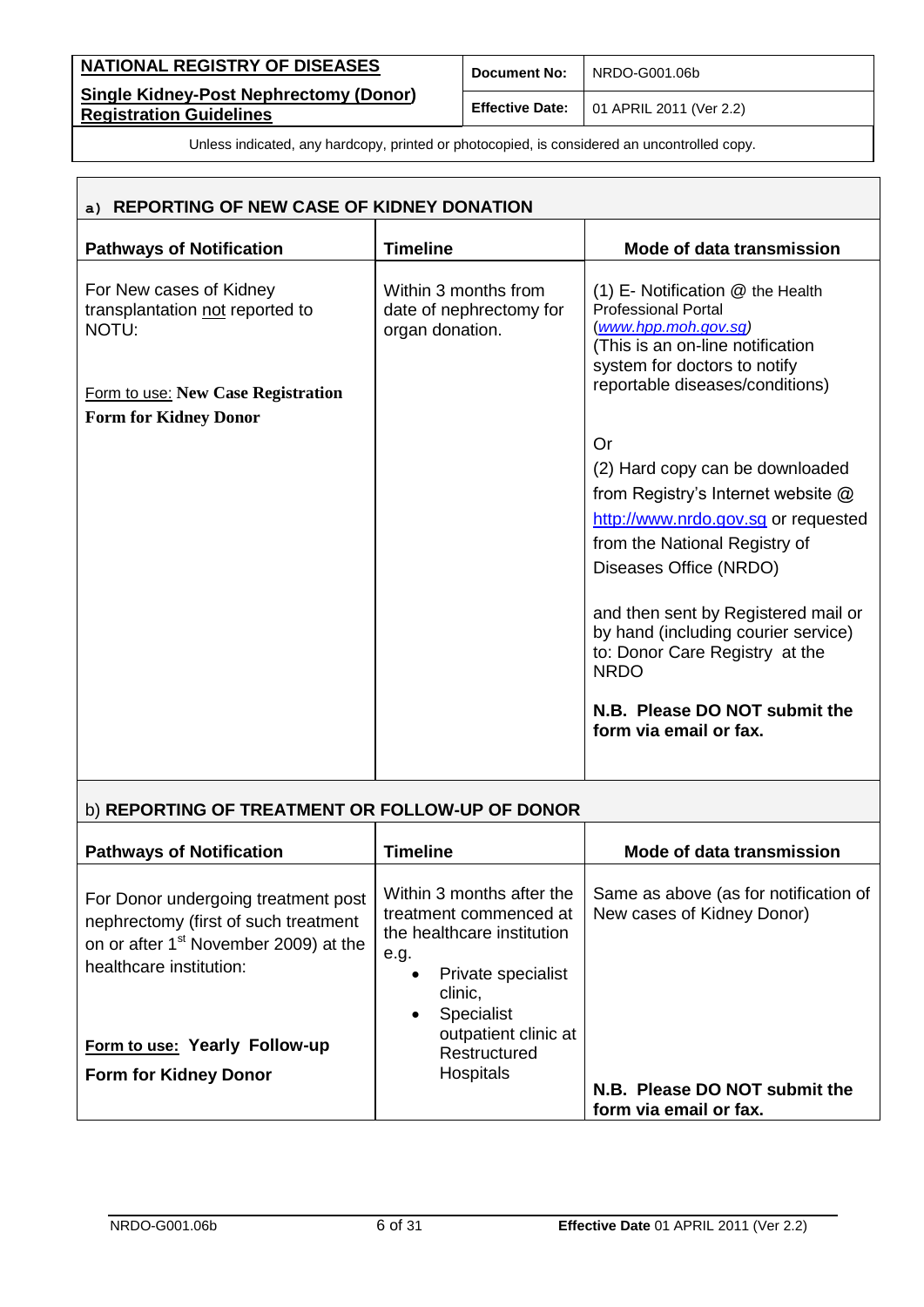| <b>NATIONAL REGISTRY OF DISEASES</b>                                            | <b>Document No:</b> | NRDO-G001.06b                                          |
|---------------------------------------------------------------------------------|---------------------|--------------------------------------------------------|
| <b>Single Kidney-Post Nephrectomy (Donor)</b><br><b>Registration Guidelines</b> |                     | <b>Effective Date:</b> $\vert$ 01 APRIL 2011 (Ver 2.2) |

| <b>Pathways of Notification</b>                                                                                  | <b>Timeline</b>                          | Mode of data transmission                                                                                                 |
|------------------------------------------------------------------------------------------------------------------|------------------------------------------|---------------------------------------------------------------------------------------------------------------------------|
| For donors who are admitted to<br>Restructured hospitals for inpatient<br>treatment subsequent to<br>nephrectomy | Within 3 months after<br>hospitalisation | (1) SFTP or PGP or encrypted<br>electronic storage device e.g. thumb<br>drive, CD rom.<br>or                              |
| <b>Hospital Inpatient Discharge</b><br>summaries listing                                                         |                                          | (2) Hardcopy listing - by<br>Registered mail or by hand<br>(including courier service)<br>to: Donor Care Registry at NRDO |

### **Minimal mandatory data items as listed in First Schedule of National Registry of Diseases (Single Kidney-Post Nephrectomy (Donor) Notification) Regulations 2009**

**For notification of new transplant cases or follow-up treatment at any healthcare institution, it is mandatory to furnish the following data items:**

- 1. Identification Number (NRIC/ Passport No/ Foreign Identification No / Hospital Registration No.)
- 2. Name
- 3. Date of Birth or age (if date of birth is unknown)
- 4. Name of notifying healthcare institution (including department)
- 5. Date of Nephrectomy (for new cases)

#### Collection of additional information under section 7(1) of NRD Act

Upon receipt of the notification, NRDO may require the manager of the healthcare institution to provide additional information. A registry coordinator from NRDO will contact the manager or the designated staff at the healthcare institution to make arrangement for visit at the healthcare institution to collect the additional information.

Alternatively, the manager of the healthcare institution may wish to furnish the additional information to NRDO via:

- a) E-Notification @ www.hpp.moh.gov.sg
- or
- b) by completing the following forms (hardcopy):
	- i) New Case New Case Registration form for Kidney Donor
	- ii) Follow-Up treatment Yearly Follow-Up treatment form
- Note: Hardcopy form must be delivered to NRDO via Registered mail or hand delivered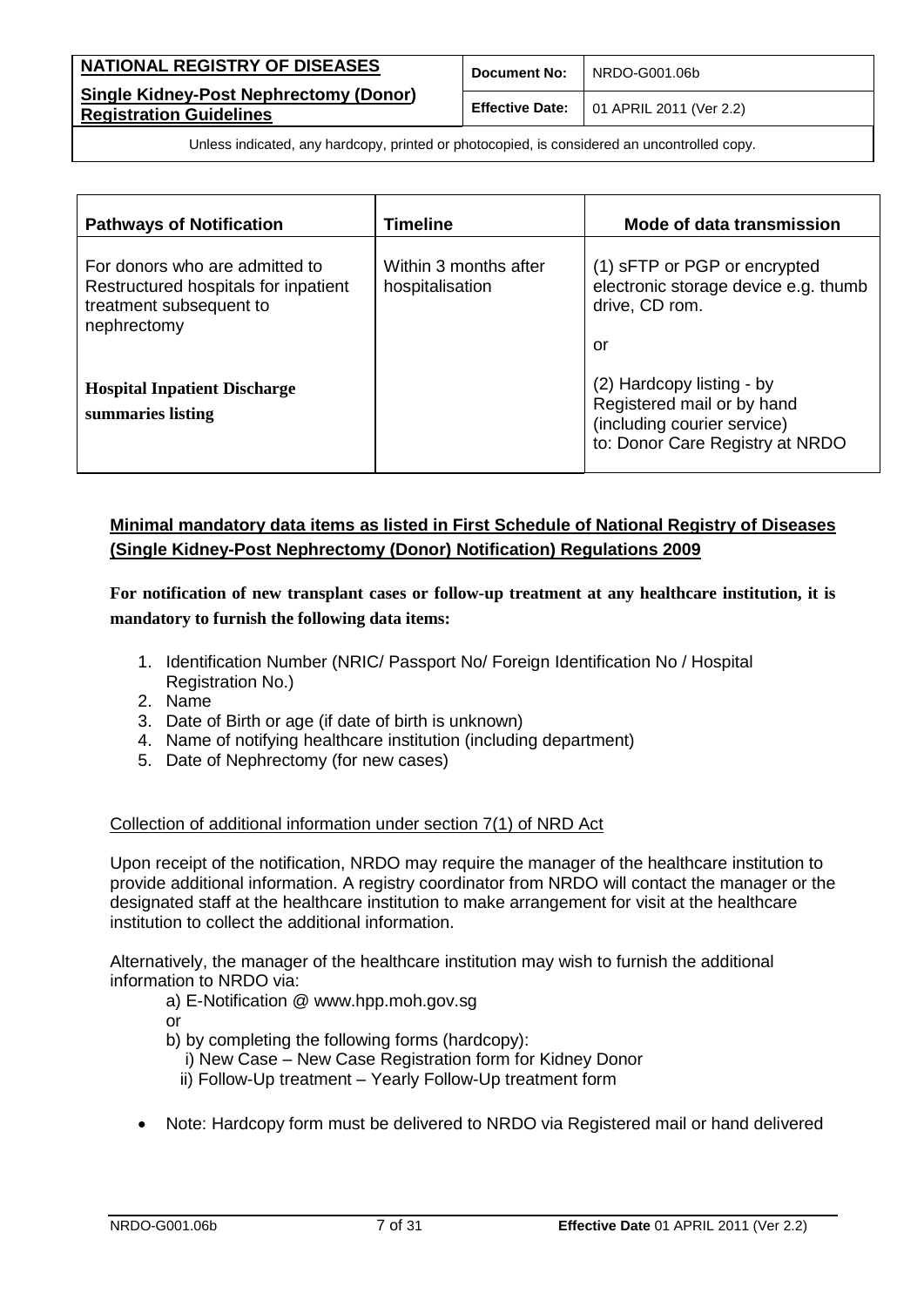| <b>NATIONAL REGISTRY OF DISEASES</b>                                            | <b>Document No:</b> | NRDO-G001.06b                                          |
|---------------------------------------------------------------------------------|---------------------|--------------------------------------------------------|
| <b>Single Kidney-Post Nephrectomy (Donor)</b><br><b>Registration Guidelines</b> |                     | <b>Effective Date:</b> $\vert$ 01 APRIL 2011 (Ver 2.2) |

#### **Yearly Follow-Up Treatment**

DCR will collect updates of the follow-up treatment (post nephrectomy) of the donor at year-end, commencing in the month of December. Healthcare institutions can work with the registry to establish the electronic transfer of data via secure file transfer protocols. Alternatively, the registry coordinators will visit the healthcare institutions or clinics for data collection.

**The manager of the healthcare institution is legally responsible to ensure that the required information is provided to the registry.**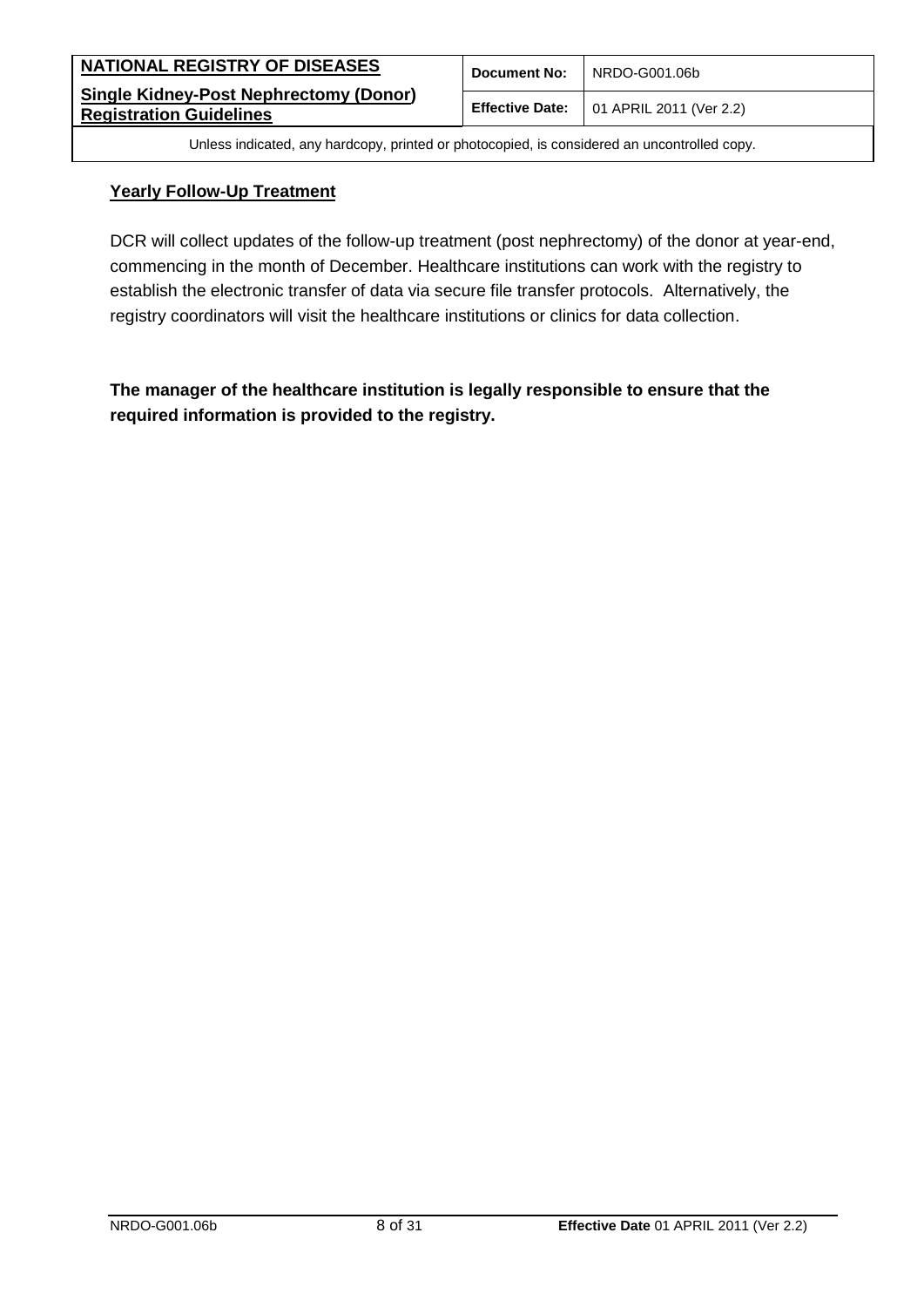| NATIONAL REGISTRY OF DISEASES                                                   | <b>Document No:</b> | NRDO-G001.06b                                          |
|---------------------------------------------------------------------------------|---------------------|--------------------------------------------------------|
| <b>Single Kidney-Post Nephrectomy (Donor)</b><br><b>Registration Guidelines</b> |                     | <b>Effective Date:</b> $\vert$ 01 APRIL 2011 (Ver 2.2) |

### <span id="page-8-0"></span>**Part IV. DATA ITEMS ON NEW CASE REGISTRATION FORM FOR KIDNEY DONOR (NEW CASE)**

The following table provides definitions for the data items on the New Case Registration form for kidney donor:

| <b>Section 1: Particulars of Donor</b> |                                                                                                                                                                                                                              |  |  |
|----------------------------------------|------------------------------------------------------------------------------------------------------------------------------------------------------------------------------------------------------------------------------|--|--|
| Data items                             | <b>Definition</b>                                                                                                                                                                                                            |  |  |
| Name                                   | Record the patient's name (underline surname) from<br>NRIC/ Passport/employment pass/work permit /Birth<br>certificate/case-notes.                                                                                           |  |  |
| <b>NRIC</b>                            | NRIC No. } - Applicable to Singapore citizens and<br><b>Permanent Residents</b><br>Singapore NRIC should be entered as in the format<br>SXXXXXXXC or<br>TXXXXXXXC for those Singaporean born from 2000.                      |  |  |
| Passport No                            | Passport No. - Applicable to Foreigners only<br>Enter passport no. if FIN no. is unavailable.<br>Passport numbers enter as appears in the passport.                                                                          |  |  |
| Foreign Identification (FIN) No.       | FIN No. - Applicable to Foreigners only<br>Enter FIN No. if patient has both FIN & Passport                                                                                                                                  |  |  |
| Hospital Registration No.              | Hospital Registration No. - Applicable to Foreigners and<br>residents without NRIC                                                                                                                                           |  |  |
|                                        | Format is DD/MM/YYYY                                                                                                                                                                                                         |  |  |
| Date of Birth                          | If only the year of birth is available then the date format<br>will be 01/01/YYYY.                                                                                                                                           |  |  |
| <b>Resident Status</b>                 | Tick accordingly:<br>1- Singapore citizen<br>2- Singapore Permanent Resident<br>3 - Others (refers to foreigners with other types of<br>visa), select the appropriate country from the 'drop<br>down' list (E notification). |  |  |
| Gender                                 | Tick accordingly: Male or Female                                                                                                                                                                                             |  |  |
| Country of Birth                       | Patient's country of birth<br>1. Singapore<br>2. Malaysia<br>3. China<br>4. Indonesia<br>5. India<br>6. Others, specify:________________<br>7. Unknown                                                                       |  |  |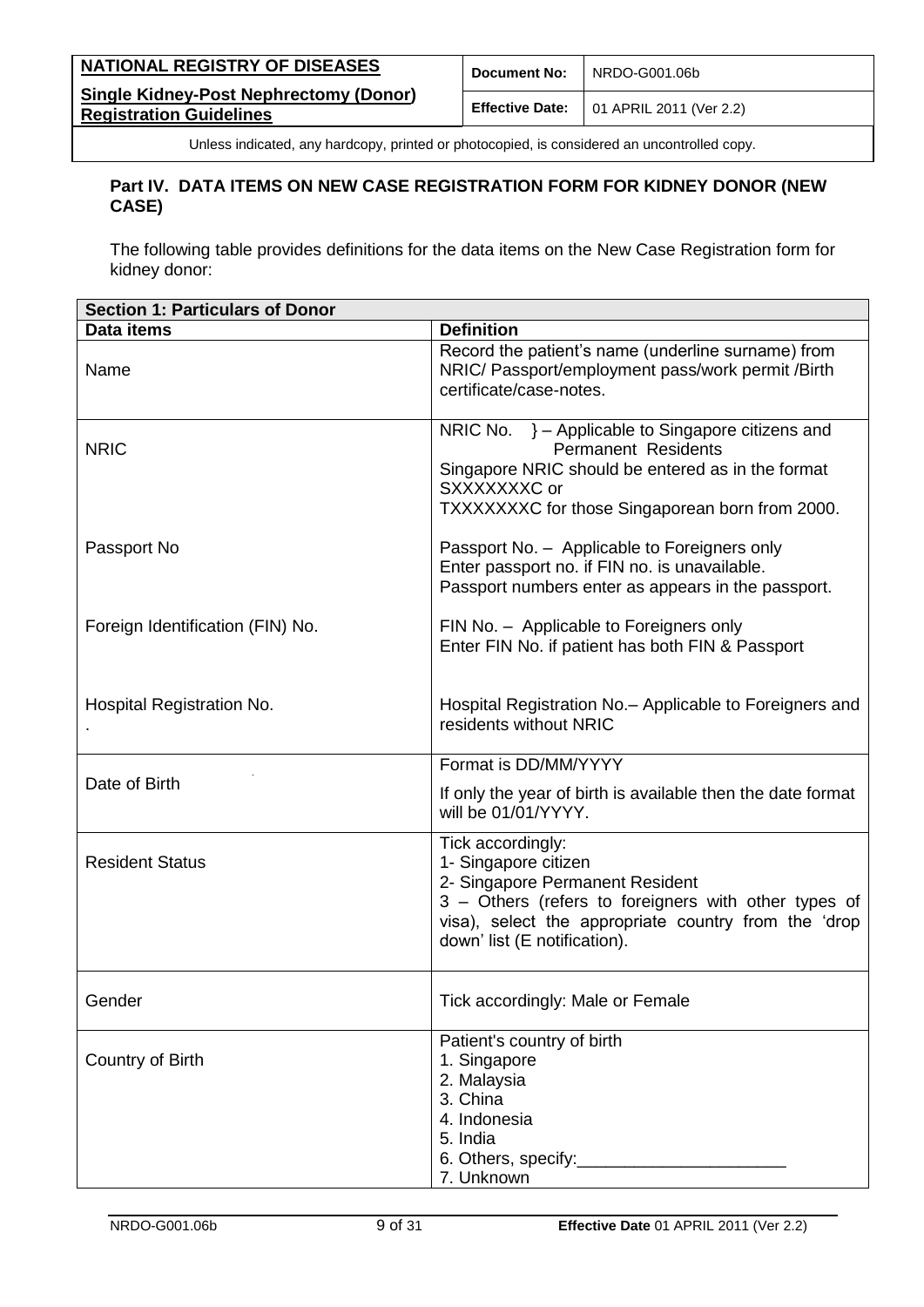| <b>NATIONAL REGISTRY OF DISEASES</b>                                            | Document No:           | NRDO-G001.06b           |
|---------------------------------------------------------------------------------|------------------------|-------------------------|
| <b>Single Kidney-Post Nephrectomy (Donor)</b><br><b>Registration Guidelines</b> | <b>Effective Date:</b> | 01 APRIL 2011 (Ver 2.2) |

|                                        | Part IV. Data Items on New Case Registration Form for Kidney Donor (New Case)                                                                                                                                                                                                                                                                                                                                                                                                                                         |  |
|----------------------------------------|-----------------------------------------------------------------------------------------------------------------------------------------------------------------------------------------------------------------------------------------------------------------------------------------------------------------------------------------------------------------------------------------------------------------------------------------------------------------------------------------------------------------------|--|
| <b>Section 1: Particulars of Donor</b> |                                                                                                                                                                                                                                                                                                                                                                                                                                                                                                                       |  |
| Data items                             | <b>Definition</b>                                                                                                                                                                                                                                                                                                                                                                                                                                                                                                     |  |
| <b>Ethnic Group</b>                    | Tick - Chinese / Malay / Indian / Eurasian / Others                                                                                                                                                                                                                                                                                                                                                                                                                                                                   |  |
|                                        | Malay – refers to persons of Malay or<br>Indonesian origin. E.g.: Boyanese, Bugis,<br>Javanese.<br>Indian - Include people from India and India<br>$\bullet$<br>subcontinent. E.g.: Bangladeshi, Bengali,<br>Malayalee, Punjabi, Sikhs, Singhalese, Sri<br>Lankans and Tamil.<br><b>Eurasian</b> – refers to mixed ancestry<br>٠<br><b>Others</b> – refers to groups not classified<br>$\bullet$<br>above. E.g.: Arab, Caucasian, Japanese, etc.<br>Please specify or select from drop-down list (E<br>notification). |  |
| <b>Marital Status</b>                  | Tick accordingly:<br>1. Single<br>2. Married<br>3. Widowed<br>4. Separated<br>5. Divorced<br>6. Unknown (information is unavailable)                                                                                                                                                                                                                                                                                                                                                                                  |  |
| <b>Educational Level (Highest)</b>     | For those born between 1920s and 1940s, can code<br>as:<br>'No Formal' or 'Low Primary' if information on<br>education is unavailable.<br>Tick accordingly:<br>No Formal Education<br>Low Primary<br>PSLE (certificate)<br>Secondary (No 'O' level certificate)<br><b>GCE-N Level passes</b><br><b>GCE-O Level passes</b><br><b>GCE-A Level passes</b><br>Diploma<br>University & above<br>Not Available                                                                                                              |  |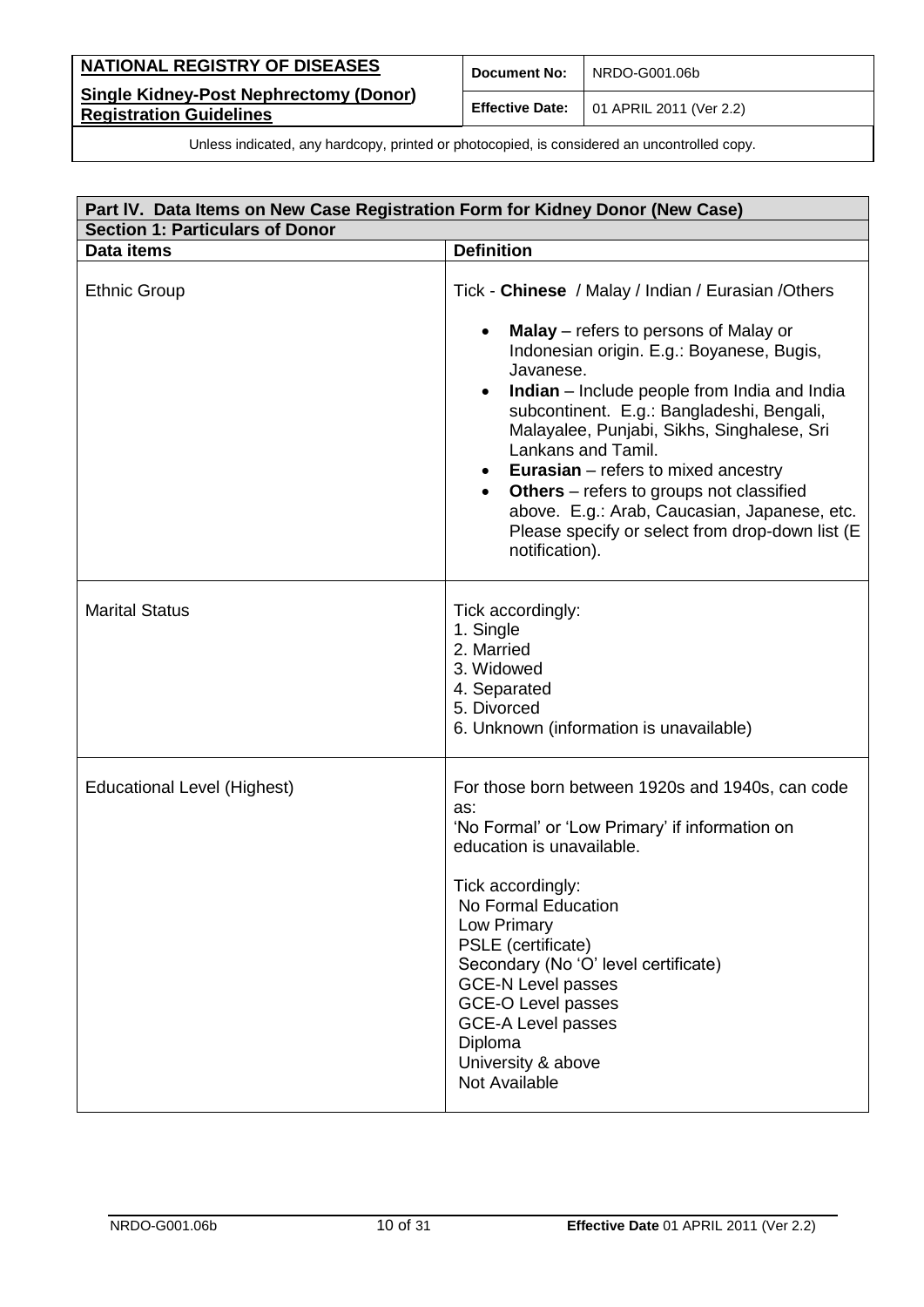| NATIONAL REGISTRY OF DISEASES                                                   | <b>Document No:</b> | NRDO-G001.06b                                          |
|---------------------------------------------------------------------------------|---------------------|--------------------------------------------------------|
| <b>Single Kidney-Post Nephrectomy (Donor)</b><br><b>Registration Guidelines</b> |                     | <b>Effective Date:</b> $\vert$ 01 APRIL 2011 (Ver 2.2) |

| Part IV. Data Items on New Case Registration Form for Kidney Donor (New Case)<br><b>Section 1: Particulars of Donor</b> |                                                                                                                                                                                                                                                                                                                                                                                               |  |
|-------------------------------------------------------------------------------------------------------------------------|-----------------------------------------------------------------------------------------------------------------------------------------------------------------------------------------------------------------------------------------------------------------------------------------------------------------------------------------------------------------------------------------------|--|
|                                                                                                                         |                                                                                                                                                                                                                                                                                                                                                                                               |  |
| <b>Employment status</b>                                                                                                | Tick accordingly:<br>Working full time, specify ____________<br>Working part-time, specify ___________<br>Not Working<br><b>Retired</b><br>Housewife<br><b>Student</b><br>Unknown (information is unavailable)                                                                                                                                                                                |  |
| <b>Relationship to Recipient</b>                                                                                        | Tick accordingly:<br>A. Biologically related<br>Parent<br>Sibling<br>Offspring<br><b>Identical twin</b><br>Others, please specify ____________<br><b>B.</b> Emotionally related<br>Spouse<br>Friend<br>Others, please specify ________<br>C. Others<br>Directed (Donor knows who is the recipient)<br>Non- Directed (Donor does not know the<br>recipient)<br>Others, please specify_________ |  |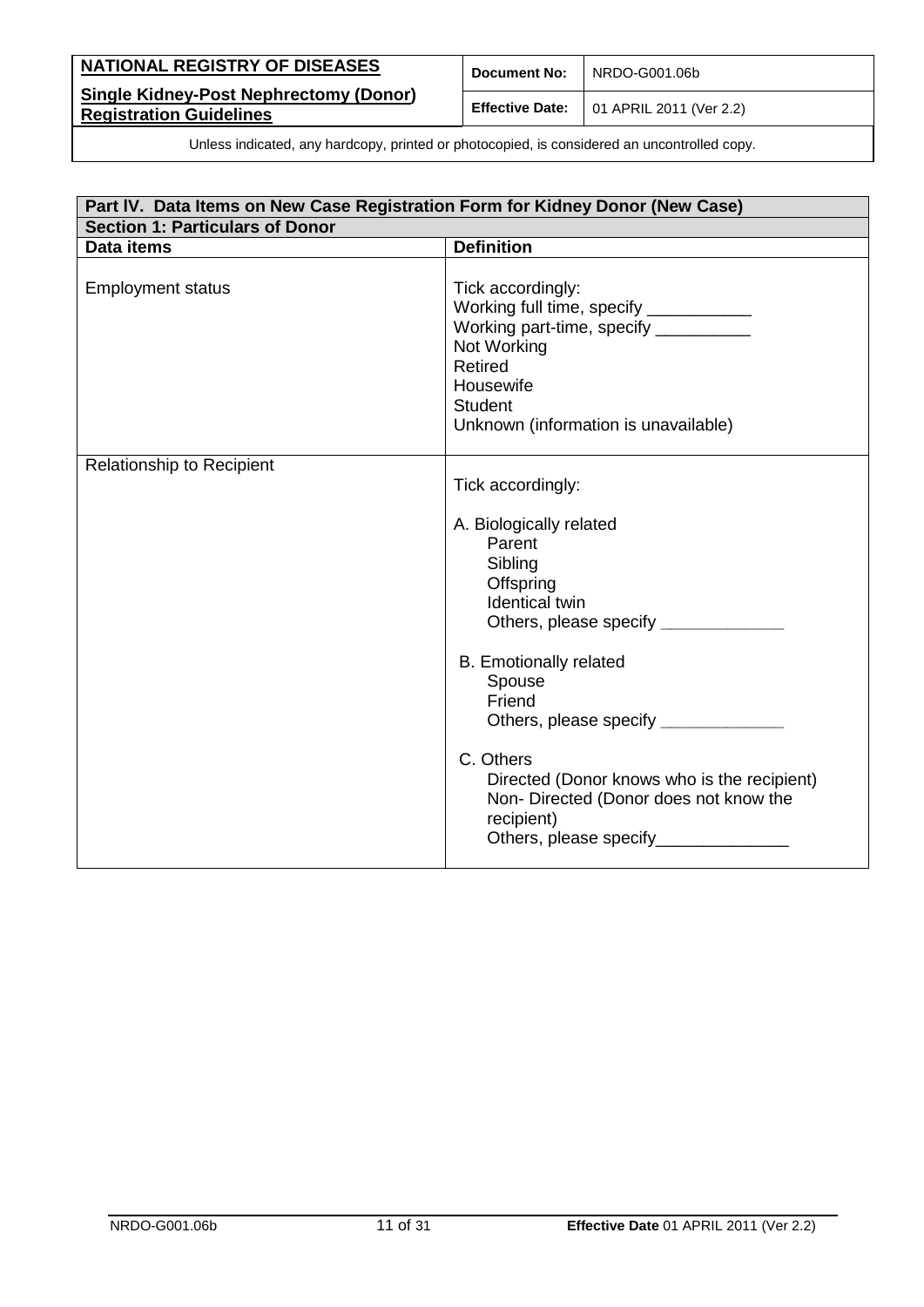| NATIONAL REGISTRY OF DISEASES                                                   | <b>Document No:</b>    | NRDO-G001.06b                   |
|---------------------------------------------------------------------------------|------------------------|---------------------------------|
| <b>Single Kidney-Post Nephrectomy (Donor)</b><br><b>Registration Guidelines</b> | <b>Effective Date:</b> | $\vert$ 01 APRIL 2011 (Ver 2.2) |

| Part IV. Data Items on New Case Registration Form for Kidney Donor (New Case)<br><b>Section 2: Particulars of Recipient</b> |                                                                                                                                                                |  |  |
|-----------------------------------------------------------------------------------------------------------------------------|----------------------------------------------------------------------------------------------------------------------------------------------------------------|--|--|
| Data items                                                                                                                  | <b>Definition</b>                                                                                                                                              |  |  |
| Name                                                                                                                        | Record the patient's name (underline surname) from<br>NRIC/ Passport/employment pass/work permit /Birth<br>certificate/case-notes.                             |  |  |
| <b>NRIC</b>                                                                                                                 | NRIC No. $\}$ – Applicable to Singapore citizens and<br><b>Permanent Residents</b><br>Singapore NRIC should be entered as in the format<br>SXXXXXXXC or        |  |  |
| Passport No                                                                                                                 | TXXXXXXXC for those Singaporean born from 2000.<br>Passport No. - Applicable to Foreigners only<br>Enter passport no. if FIN no. is unavailable.               |  |  |
| Foreign Identification (FIN) No.                                                                                            | Passport numbers enter as appears in the passport.<br>FIN No. - Applicable to Foreigners only<br>Enter FIN No. if patient has both FIN & Passport              |  |  |
| Hospital Registration No.                                                                                                   | Hospital Registration No. - Applicable to Foreigners and<br>residents without NRIC                                                                             |  |  |
| Date of Birth                                                                                                               | Format is DD/MM/YYYY<br>If only the year of birth is available then the date format<br>will be 01/01/YYYY.                                                     |  |  |
| <b>Resident Status</b>                                                                                                      | Tick accordingly:                                                                                                                                              |  |  |
|                                                                                                                             | 1- Singapore citizen                                                                                                                                           |  |  |
|                                                                                                                             | 2- Singapore Permanent Resident                                                                                                                                |  |  |
|                                                                                                                             | 3- Malaysia                                                                                                                                                    |  |  |
|                                                                                                                             | 4- Indonesia                                                                                                                                                   |  |  |
|                                                                                                                             | 5 – Others (refers to foreigners with other types of<br>visa), please specify or select the appropriate country<br>from the 'drop down' list (E notification). |  |  |
| Gender                                                                                                                      | Tick accordingly: Male or Female                                                                                                                               |  |  |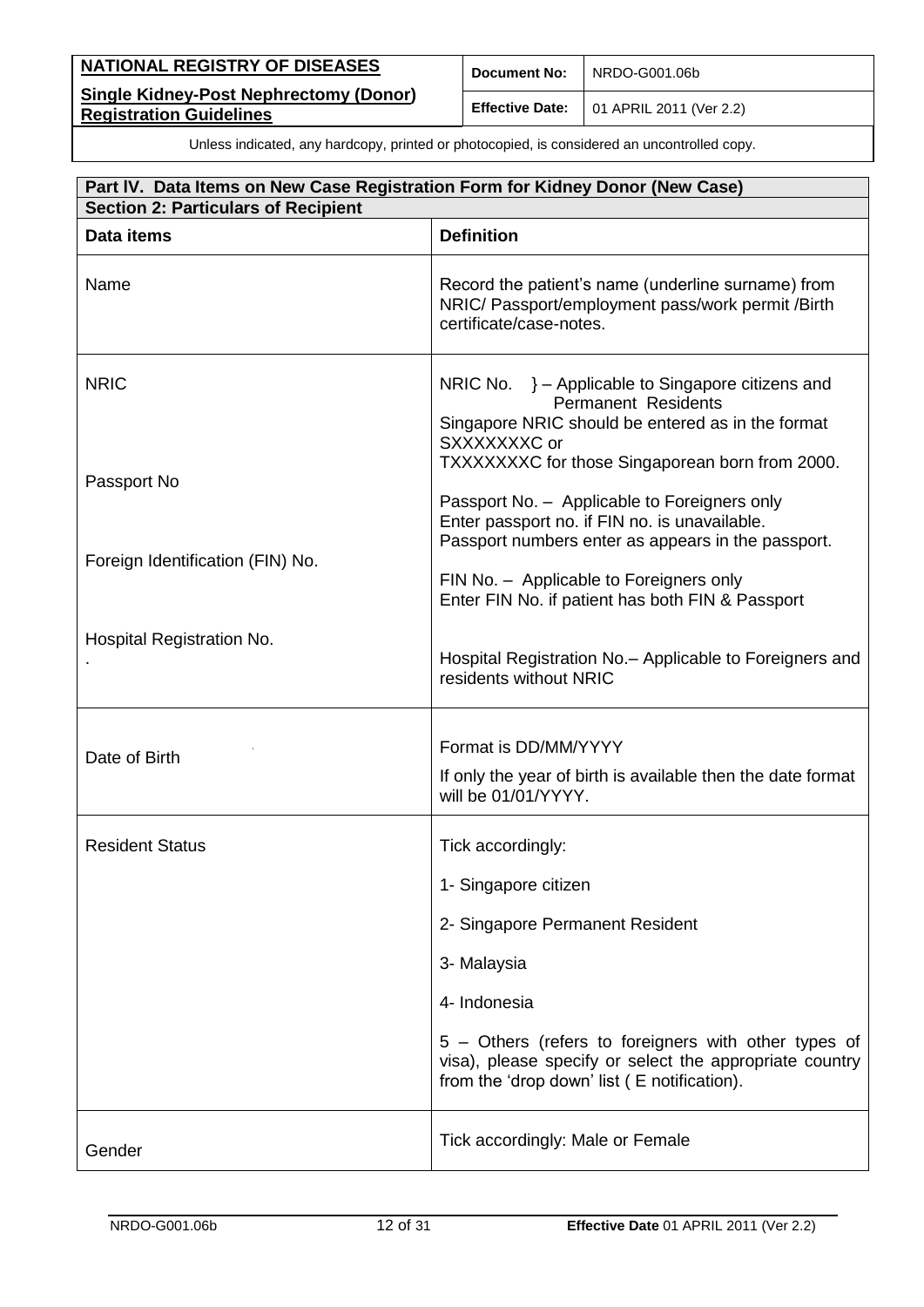| NATIONAL REGISTRY OF DISEASES                                                   | <b>Document No:</b> | NRDO-G001.06b                                          |
|---------------------------------------------------------------------------------|---------------------|--------------------------------------------------------|
| <b>Single Kidney-Post Nephrectomy (Donor)</b><br><b>Registration Guidelines</b> |                     | <b>Effective Date:</b> $\vert$ 01 APRIL 2011 (Ver 2.2) |

| Part IV. Data Items on New Case Registration Form for Kidney Donor (New Case) |                                                                                                                                                                           |  |  |
|-------------------------------------------------------------------------------|---------------------------------------------------------------------------------------------------------------------------------------------------------------------------|--|--|
| <b>Section 2: Particulars of Recipient</b>                                    |                                                                                                                                                                           |  |  |
| Data items                                                                    | <b>Definition</b>                                                                                                                                                         |  |  |
| <b>Ethnic Group</b>                                                           | Tick - Chinese / Malay / Indian / Eurasian / Others                                                                                                                       |  |  |
|                                                                               | <b>Malay</b> – refers to persons of Malay or<br>Indonesian origin. E.g.: Boyanese, Bugis,<br>Javanese.                                                                    |  |  |
|                                                                               | <b>Indian</b> – Include people from India and India<br>subcontinent. E.g.: Bangladeshi, Bengali,<br>Malayalee, Punjabi, Sikhs, Singhalese, Sri<br>Lankans and Tamil.      |  |  |
|                                                                               | <b>Eurasian</b> $-$ refers to mixed ancestry                                                                                                                              |  |  |
|                                                                               | <b>Others</b> – refers to groups not classified above.<br>٠<br>E.g.: Arab, Caucasian, Japanese, etc. Please<br>specify or select from drop-down list (E<br>notification). |  |  |
| <b>Marital Status</b>                                                         | Tick accordingly:<br>1. Single<br>2. Married<br>3. Widowed<br>4. Separated<br>5. Divorced<br>6. Unknown (information is unavailable)                                      |  |  |
| Name of Recipient's Healthcare Institution                                    | Place where transplantation was performed :                                                                                                                               |  |  |
|                                                                               | <b>Tick accordingly:</b>                                                                                                                                                  |  |  |
|                                                                               | Singapore General Hospital<br><b>National University Hospital</b><br><b>Gleneagles Hospital</b><br>Mount Elizabeth Hospital<br>Raffles Hospital                           |  |  |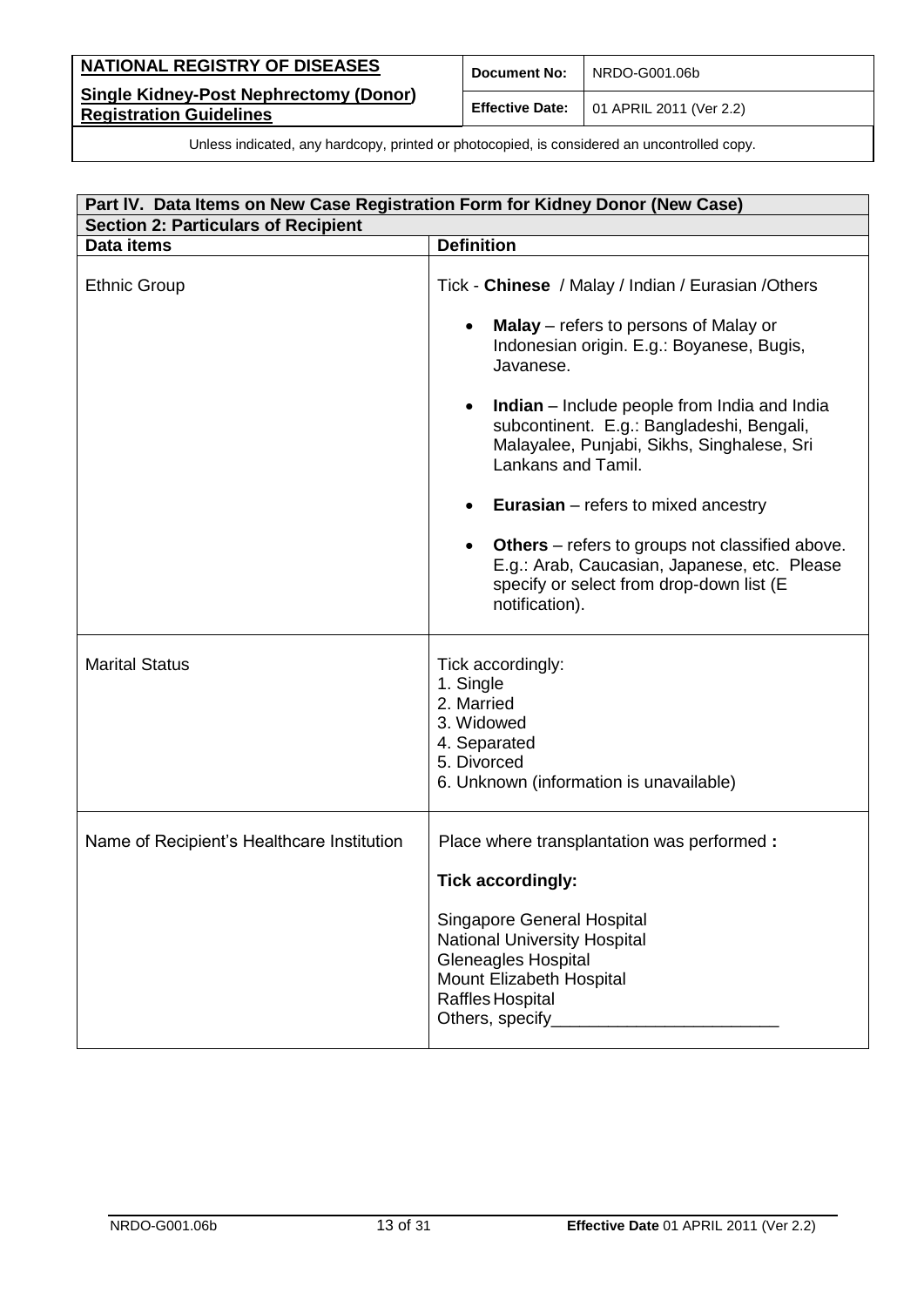| <b>NATIONAL REGISTRY OF DISEASES</b>                                            | <b>Document No:</b> | NRDO-G001.06b                                          |
|---------------------------------------------------------------------------------|---------------------|--------------------------------------------------------|
| <b>Single Kidney-Post Nephrectomy (Donor)</b><br><b>Registration Guidelines</b> |                     | <b>Effective Date:</b> $\vert$ 01 APRIL 2011 (Ver 2.2) |

| Part IV. Data Items on New Case Registration Form for Kidney Donor (New Case) |                                                                                                                                                                      |  |  |
|-------------------------------------------------------------------------------|----------------------------------------------------------------------------------------------------------------------------------------------------------------------|--|--|
| Section 3: Donor Baseline Information (Pre - Donation)                        |                                                                                                                                                                      |  |  |
| Data items                                                                    | <b>Definition</b>                                                                                                                                                    |  |  |
| Date of Baseline information                                                  | Date format DD/MM/YYYY<br>Date of latest consultation prior to Nephrectomy.                                                                                          |  |  |
| <b>Blood Pressure</b>                                                         | Record systolic and diastolic blood pressure<br>measurement in mmHg taken on the latest<br>consultation prior to Nephrectomy.                                        |  |  |
|                                                                               | Tick - unknown if information is unavailable.                                                                                                                        |  |  |
| Weight                                                                        | Record the latest measurement taken and date prior<br>to Nephrectomy                                                                                                 |  |  |
|                                                                               | Date format DD/MM/YYYY<br>Tick - unknown if information is unavailable.                                                                                              |  |  |
| Height                                                                        | Record the latest measurement taken and date prior<br>to Nephrectomy.                                                                                                |  |  |
|                                                                               | Date format DD/MM/YYYY<br>Tick - unknown if information is unavailable.                                                                                              |  |  |
| Smoking status                                                                | Based on status nearest to the time of nephrectomy.<br>Tick accordingly:<br>1. Current Smoker<br>2. Ex-Smoker<br>3. Never<br>4. Unknown (information is unavailable) |  |  |
|                                                                               |                                                                                                                                                                      |  |  |
| EQ 5D (EuroQol 5 dimensional format<br>for health status)                     | Enter status of the following (on the EQ 5D form): -<br>Mobility<br>$\bullet$                                                                                        |  |  |
|                                                                               | Self-Care                                                                                                                                                            |  |  |
|                                                                               | <b>Usual Activities</b>                                                                                                                                              |  |  |
|                                                                               | Pain/Discomfort                                                                                                                                                      |  |  |
|                                                                               | <b>Anxiety Depression</b>                                                                                                                                            |  |  |
|                                                                               | Tick - unknown if information is unavailable.                                                                                                                        |  |  |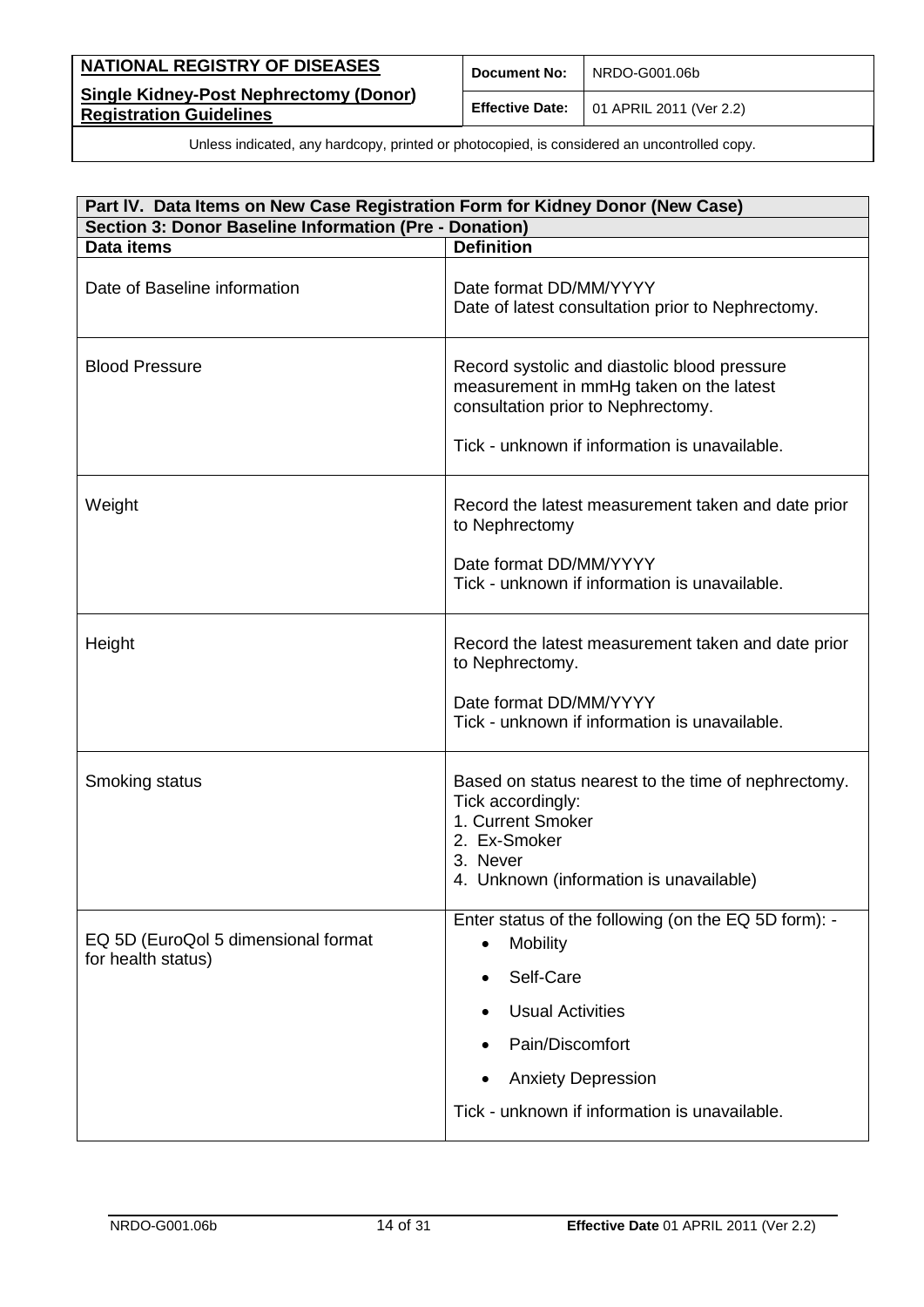| NATIONAL REGISTRY OF DISEASES                                                   | <b>Document No:</b> | NRDO-G001.06b                                          |
|---------------------------------------------------------------------------------|---------------------|--------------------------------------------------------|
| <b>Single Kidney-Post Nephrectomy (Donor)</b><br><b>Registration Guidelines</b> |                     | <b>Effective Date:</b> $\vert$ 01 APRIL 2011 (Ver 2.2) |

| Part IV. Data Items on New Case Registration Form for Kidney Donor (New Case) |                                                                                                                                                                                                                                                                                                                                                                                                                                             |  |  |
|-------------------------------------------------------------------------------|---------------------------------------------------------------------------------------------------------------------------------------------------------------------------------------------------------------------------------------------------------------------------------------------------------------------------------------------------------------------------------------------------------------------------------------------|--|--|
| Section 3: Donor Baseline Information (Pre - Donation)                        |                                                                                                                                                                                                                                                                                                                                                                                                                                             |  |  |
| Data items                                                                    | <b>Definition</b>                                                                                                                                                                                                                                                                                                                                                                                                                           |  |  |
| <b>Diabetes Mellitus</b>                                                      | Tick:<br>Yes or No or Unknown (Information is unavailable)                                                                                                                                                                                                                                                                                                                                                                                  |  |  |
| <b>Oral Glucose Tolerance Test</b>                                            | Enter the date (DD/MM/YYYY) of test. and<br>all results (mmol/L or mg/dl) as follow :<br>Fasting<br>60 mins<br>120 mins<br>Tick - unknown if information is unavailable.                                                                                                                                                                                                                                                                    |  |  |
| Hyperlipidemia                                                                | Based on Dr's documentation nearest to the date<br>prior to nephrectomy, tick accordingly:<br>$\bullet$ Yes<br>$\bullet$ No<br>• Unknown (Information is unavailable).<br>Tick accordingly based on the results of :<br>• LDL cholesterol<br>$\Box$ Normal<br>$\Box$ Elevated<br>• Triglyceride<br>$\Box$ Normal $\Box$ Elevated<br>Tick - unknown if information (on blood test) is<br>unavailable<br>Enter the date (DD/MM/YYYY) of test. |  |  |
| Urine FEME                                                                    | Record the measurement ( $\angle$ hpf or $\angle$ / ul) of :<br><b>RBC</b><br><b>WBC</b><br>Enter the date (DD/MM/YYYY) of test.<br>Tick - unknown if information is unavailable.                                                                                                                                                                                                                                                           |  |  |
| <b>Serum Creatinine</b>                                                       | Enter the value in umol or mg/dl<br>Enter the date (DD/MM/YYYY) of test.<br>If Serum Creatinine is measured with IDMS<br>standard,<br>tick $\Gamma$<br>Tick - unknown if information is unavailable.                                                                                                                                                                                                                                        |  |  |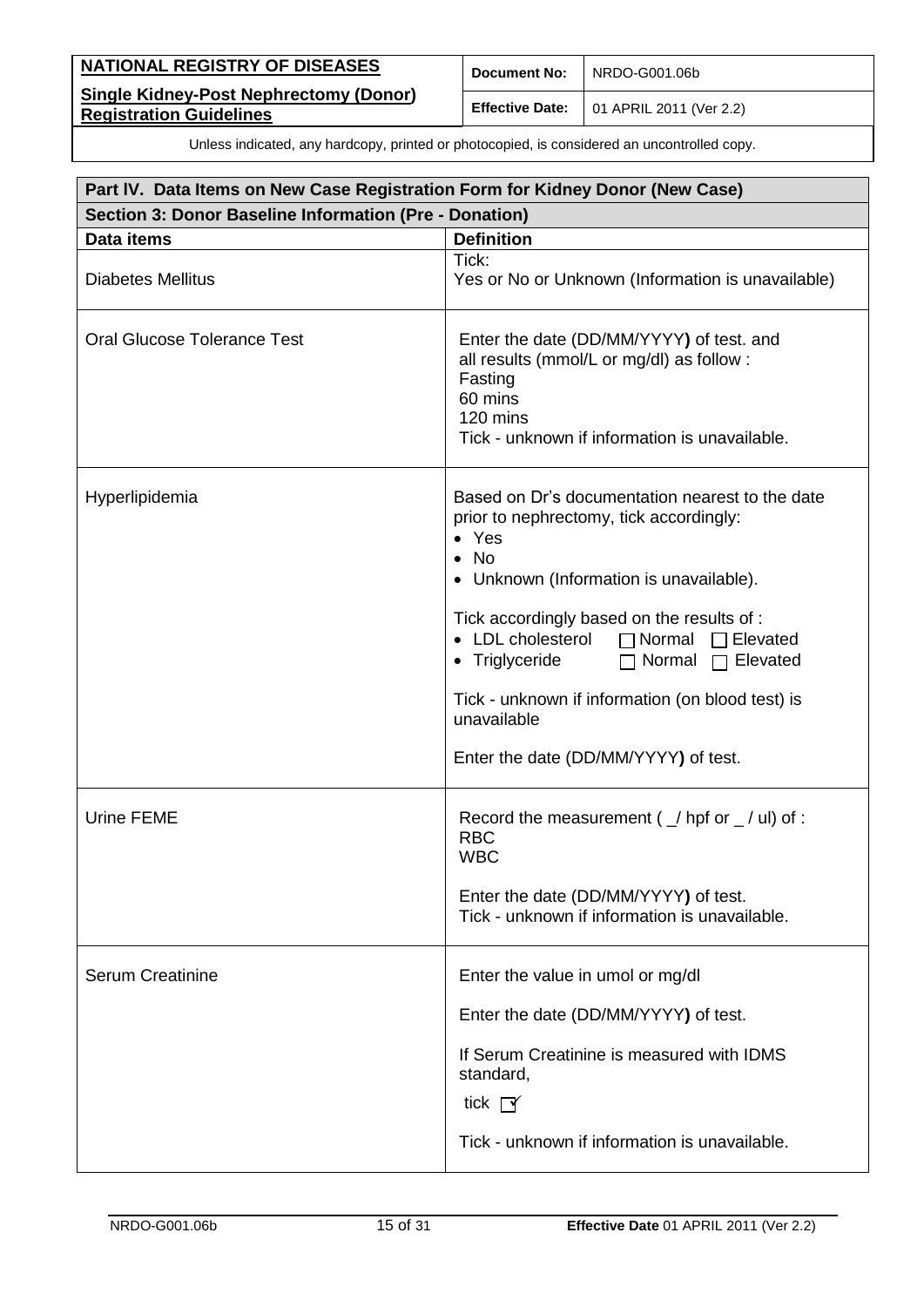| NATIONAL REGISTRY OF DISEASES                                                   | <b>Document No:</b>    | NRDO-G001.06b           |
|---------------------------------------------------------------------------------|------------------------|-------------------------|
| <b>Single Kidney-Post Nephrectomy (Donor)</b><br><b>Registration Guidelines</b> | <b>Effective Date:</b> | 01 APRIL 2011 (Ver 2.2) |

| Part IV. Data Items on New Case Registration Form for Kidney Donor (New Case) |                                                                       |  |
|-------------------------------------------------------------------------------|-----------------------------------------------------------------------|--|
| Section 3: Donor Baseline Information (Pre - Donation)                        |                                                                       |  |
| Data items                                                                    | <b>Definition</b>                                                     |  |
| Creatinine Clearance or<br><b>Radionuclide GFR</b>                            | Enter the value in ml/min or<br>ml/min $1.73m2$                       |  |
|                                                                               | Enter the date (DD/MM/YYYY) of test.                                  |  |
|                                                                               | Tick - unknown if information is unavailable.                         |  |
| 24 Hr Urine protein                                                           | Record the measurement in $-g$ /day or mg/day <sup>#</sup>            |  |
|                                                                               | Enter the date (DD/MM/YYYY) of test.                                  |  |
|                                                                               | Tick - unknown if information is unavailable.                         |  |
| Anti-Hypertensive medication                                                  | Tick: Yes / No / Unknown                                              |  |
|                                                                               | If Yes, enter number of drugs donor is taking                         |  |
| Hypolipidemic drugs                                                           | Tick: Yes / No / Unknown                                              |  |
|                                                                               | If Yes, enter number of drugs donor is taking                         |  |
| Other Abnormalities of Kidney                                                 | From x-ray / imaging reports (e.g. CT scan, MRI)<br>Tick accordingly: |  |
|                                                                               | Stone (Indicate Right or Left or Both Kidneys) <sup>#</sup>           |  |
|                                                                               | Cyst (Indicate Right or Left or Both Kidneys) <sup>#</sup>            |  |
|                                                                               | Other abnormalities<br>specify condition:                             |  |
|                                                                               | (Indicate Right or Left or Both kidneys) <sup>#</sup>                 |  |
|                                                                               | Enter the date (DD/MM/YYYY) of test                                   |  |
|                                                                               | Tick - unknown if information is unavailable.                         |  |

# delete where applicable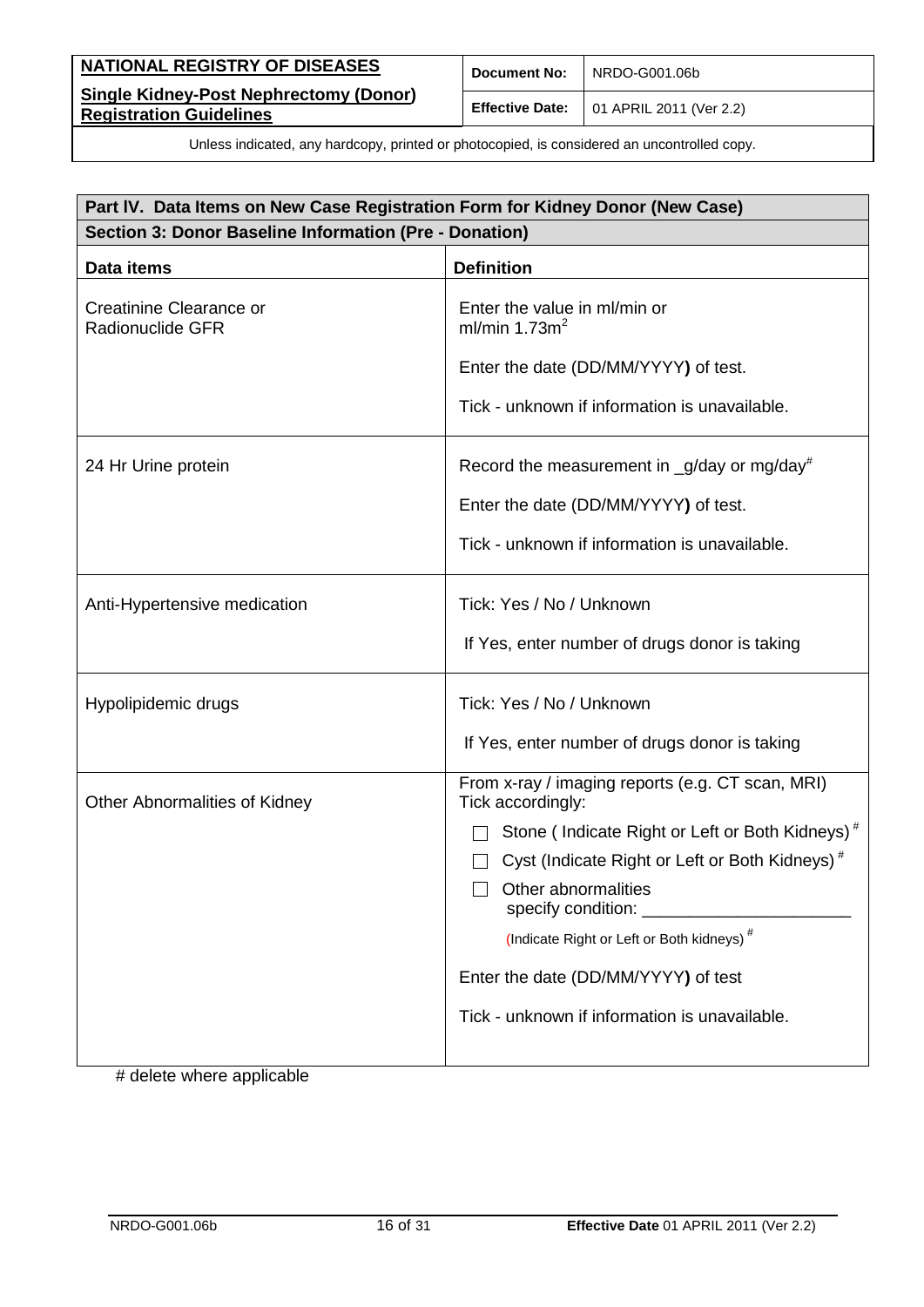| NATIONAL REGISTRY OF DISEASES                                                   | <b>Document No:</b> | NRDO-G001.06b                                          |
|---------------------------------------------------------------------------------|---------------------|--------------------------------------------------------|
| <b>Single Kidney-Post Nephrectomy (Donor)</b><br><b>Registration Guidelines</b> |                     | <b>Effective Date:</b> $\vert$ 01 APRIL 2011 (Ver 2.2) |

| Part IV. Data Items on New Case Registration Form for Kidney Donor (New Case) |                                                                                                                                                                                                                                                                                                    |  |  |
|-------------------------------------------------------------------------------|----------------------------------------------------------------------------------------------------------------------------------------------------------------------------------------------------------------------------------------------------------------------------------------------------|--|--|
| Section 4: Data Related to Donor Nephrectomy                                  |                                                                                                                                                                                                                                                                                                    |  |  |
| <b>Data items</b>                                                             | <b>Definition</b>                                                                                                                                                                                                                                                                                  |  |  |
| Date of Nephrectomy                                                           | Enter the date (DD/MM/YYYY)                                                                                                                                                                                                                                                                        |  |  |
| Place of Surgery                                                              | Tick accordingly:                                                                                                                                                                                                                                                                                  |  |  |
|                                                                               | <b>Singapore General Hospital</b><br><b>National University Hospital</b><br><b>Gleneagles Hospital</b><br>Mount Elizabeth Hospital<br>Raffles Hospital<br>Others, specify_                                                                                                                         |  |  |
| Name of Lead surgeon                                                          | Enter name of Surgeon in-charge                                                                                                                                                                                                                                                                    |  |  |
| <b>Type of Nephrectomy</b>                                                    | Tick one of the following method:<br>Hand-Assisted Laparoscopic Donor<br>Nephrectomy<br>Laparoscopic<br>Conversion from Laparoscopic to open<br>Open                                                                                                                                               |  |  |
| Complications during hospitalisation                                          | Tick NO if there is nil complication<br>$\bullet$<br>Tick accordingly for Renal Failure/Impairment:<br><b>No</b><br>$\circ$<br>If Yes, enter the date of Renal<br>$\circ$<br>failure/impairment (DD/MM/YYYY)<br>Or<br>For other conditions - Surgical / Medical / Others:<br>specify the condition |  |  |
| Date of initial discharge                                                     | Enter the date (DD/MM/YYYY) of discharge                                                                                                                                                                                                                                                           |  |  |
| Live donor discharge disposition (status)                                     | Tick either:<br>Alive or Dead                                                                                                                                                                                                                                                                      |  |  |
| Section 5: Details of notifying healthcare institution                        |                                                                                                                                                                                                                                                                                                    |  |  |
| Name of notifying healthcare institution<br>(including department)            | Name of Hospital / clinic / transplant centre which<br>made the notification                                                                                                                                                                                                                       |  |  |
| Name of notifying Person                                                      | Name of Doctor / Nurse who made the notification                                                                                                                                                                                                                                                   |  |  |
| Date of notification                                                          | Enter the date (DD/MM/YYYY                                                                                                                                                                                                                                                                         |  |  |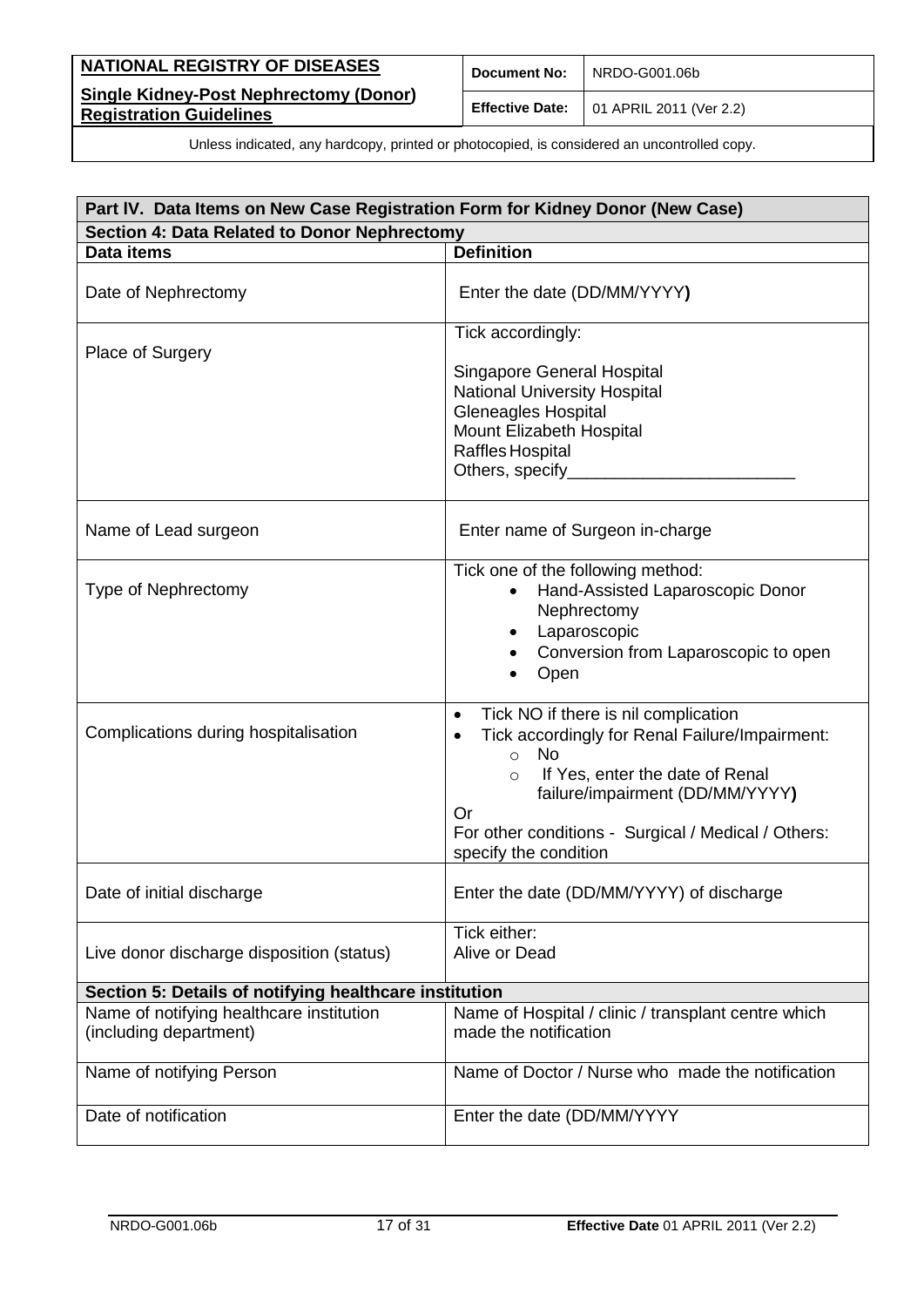| <b>NATIONAL REGISTRY OF DISEASES</b>                                            | <b>Document No:</b> | NRDO-G001.06b                                          |
|---------------------------------------------------------------------------------|---------------------|--------------------------------------------------------|
| <b>Single Kidney-Post Nephrectomy (Donor)</b><br><b>Registration Guidelines</b> |                     | <b>Effective Date:</b> $\vert$ 01 APRIL 2011 (Ver 2.2) |

### <span id="page-17-0"></span>**Part V. DATA ITEMS ON YEARLY FOLLOW-UP FORM FOR KIDNEY DONOR**

**The following table provides definitions for the data items on the Yearly Follow-up form collected annually.**

| Section 1. Particulars of donor (at follow-up)                                                                                   |                                                                                                                                                                                                        |  |  |
|----------------------------------------------------------------------------------------------------------------------------------|--------------------------------------------------------------------------------------------------------------------------------------------------------------------------------------------------------|--|--|
| Data items                                                                                                                       | <b>Definition</b>                                                                                                                                                                                      |  |  |
| Name                                                                                                                             | Record the patient's name (underline surname) from<br>NRIC/ Passport/employment pass/work permit /Birth<br>certificate/case-notes.                                                                     |  |  |
| <b>NRIC</b>                                                                                                                      | NRIC No. } - Applicable to Singapore citizens and<br><b>Permanent Residents</b><br>Singapore NRIC should be entered as in the format<br>SXXXXXXXC or                                                   |  |  |
| Passport No                                                                                                                      | TXXXXXXXC for those Singaporean born from 2000.<br>Passport No. - Applicable to Foreigners only<br>Enter passport no. if FIN no. is unavailable.<br>Passport numbers enter as appears in the passport. |  |  |
| Foreign Identification (FIN) No.                                                                                                 | FIN No. - Applicable to Foreigners only<br>Enter FIN No. if patient has both FIN & Passport                                                                                                            |  |  |
| Hospital Registration No.                                                                                                        | Hospital Registration No. - Applicable to Foreigners<br>and residents without NRIC                                                                                                                     |  |  |
| Date of Birth                                                                                                                    | Format is DD/MM/YYYY<br>If only the year of birth is available then the date<br>format will be 01/01/YYYY.                                                                                             |  |  |
| Date of Consultation                                                                                                             | Enter the date (DD/MM/YYYY) of the latest<br>consultation of the follow up year.                                                                                                                       |  |  |
| Healthcare Institution (including specific<br>centre, department or clinic) responsible for<br>subsequent treatment or follow-up | Enter the name of Hospital / Department / Clinic /<br>Transplant centre where donor receives follow-up<br>care.                                                                                        |  |  |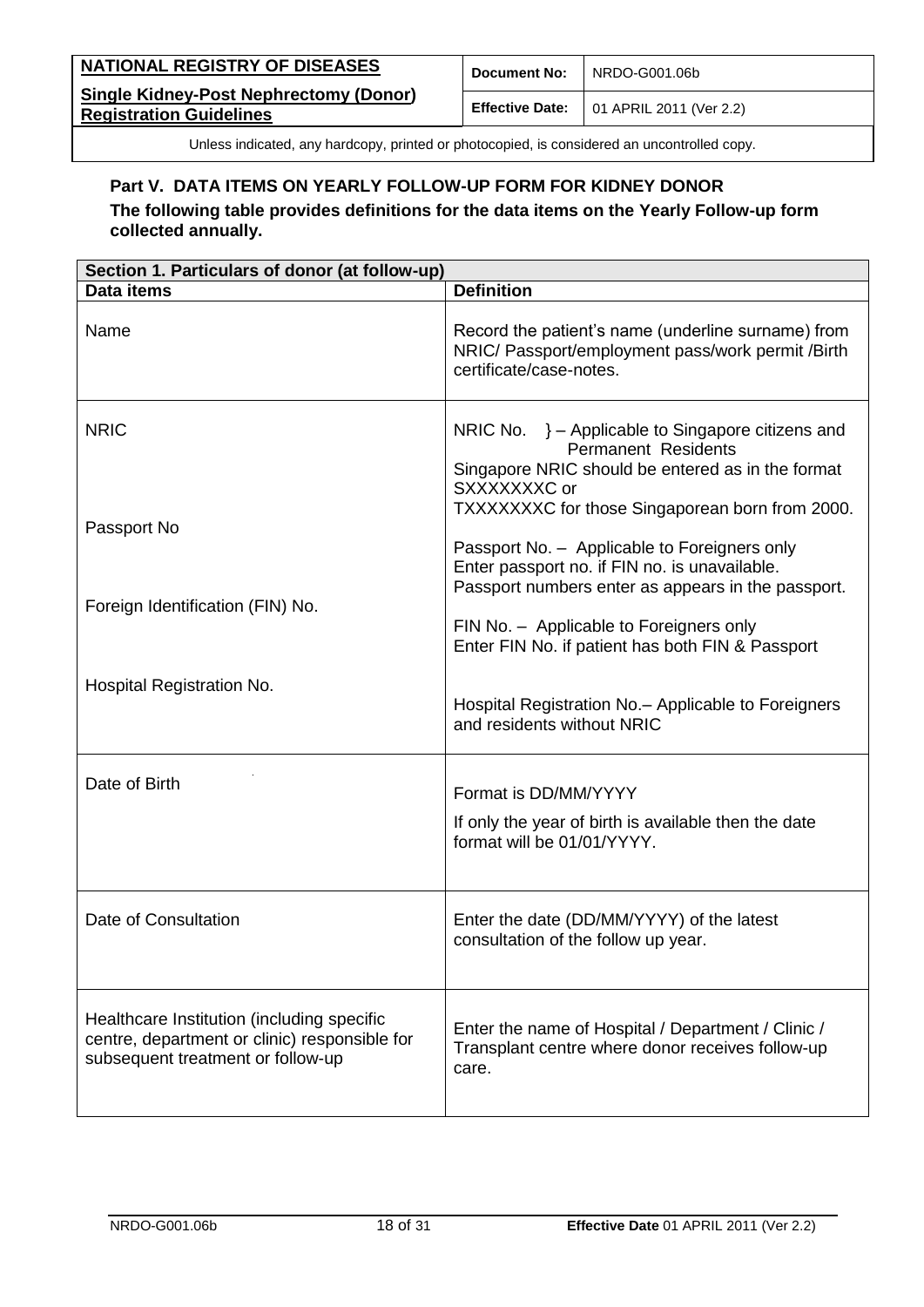| <b>NATIONAL REGISTRY OF DISEASES</b>                                            | <b>Document No:</b> | NRDO-G001.06b                                          |
|---------------------------------------------------------------------------------|---------------------|--------------------------------------------------------|
| <b>Single Kidney-Post Nephrectomy (Donor)</b><br><b>Registration Guidelines</b> |                     | <b>Effective Date:</b> $\vert$ 01 APRIL 2011 (Ver 2.2) |

| Part V. DATA ITEMS ON YEARLY FOLLOW-UP FORM FOR KIDNEY DONOR           |                                                                                                                                                                                                                                                                                                                                                                                                                                                 |  |  |
|------------------------------------------------------------------------|-------------------------------------------------------------------------------------------------------------------------------------------------------------------------------------------------------------------------------------------------------------------------------------------------------------------------------------------------------------------------------------------------------------------------------------------------|--|--|
| Section 1. Particulars of donor (at follow-up)                         |                                                                                                                                                                                                                                                                                                                                                                                                                                                 |  |  |
| Data items                                                             | <b>Definition</b>                                                                                                                                                                                                                                                                                                                                                                                                                               |  |  |
| <b>Blood Pressure</b>                                                  | Record systolic and diastolic blood pressure<br>measurement in mmHg taken on the latest<br>consultation of the follow up year.<br>Tick - unknown if information is unavailable.                                                                                                                                                                                                                                                                 |  |  |
| Weight                                                                 | Record the latest measurement taken of the follow<br>up year.<br>Enter the date (DD/MM/YYYY)<br>Tick - unknown if information is unavailable.                                                                                                                                                                                                                                                                                                   |  |  |
| Smoking status                                                         | Based on status nearest to the date of consultation<br>at the follow up year<br>Tick accordingly:<br>1. Current Smoker<br>2. Ex-Smoker<br>3. Never<br>4. Unknown (information is unavailable)                                                                                                                                                                                                                                                   |  |  |
| <b>Employment Status</b>                                               | Tick accordingly:<br>Working full time, specify _______________<br>Working part-time, specify ___________<br>Not Working<br><b>Retired</b><br>Housewife<br><b>Student</b><br>Unknown (information is unavailable)                                                                                                                                                                                                                               |  |  |
| Complications within six weeks of discharge<br>(following Nephrectomy) | 1. Tick if No complication<br>2. If it is Renal Failure / Impairment:<br>Enter the date of complication (DD/MM/YYYY)<br>a)<br>Enter the latest result and date of Serum<br>b)<br>Creatinine prior to diagnosis of renal failure /<br>impairment.<br>If Serum Creatinine is measured with IDMS<br>C)<br>standard, tick $\nabla$<br>3. Or tick accordingly:<br><b>Pulmonary Embolism</b><br>Wound Infection<br>Incisional pain<br>Others, specify |  |  |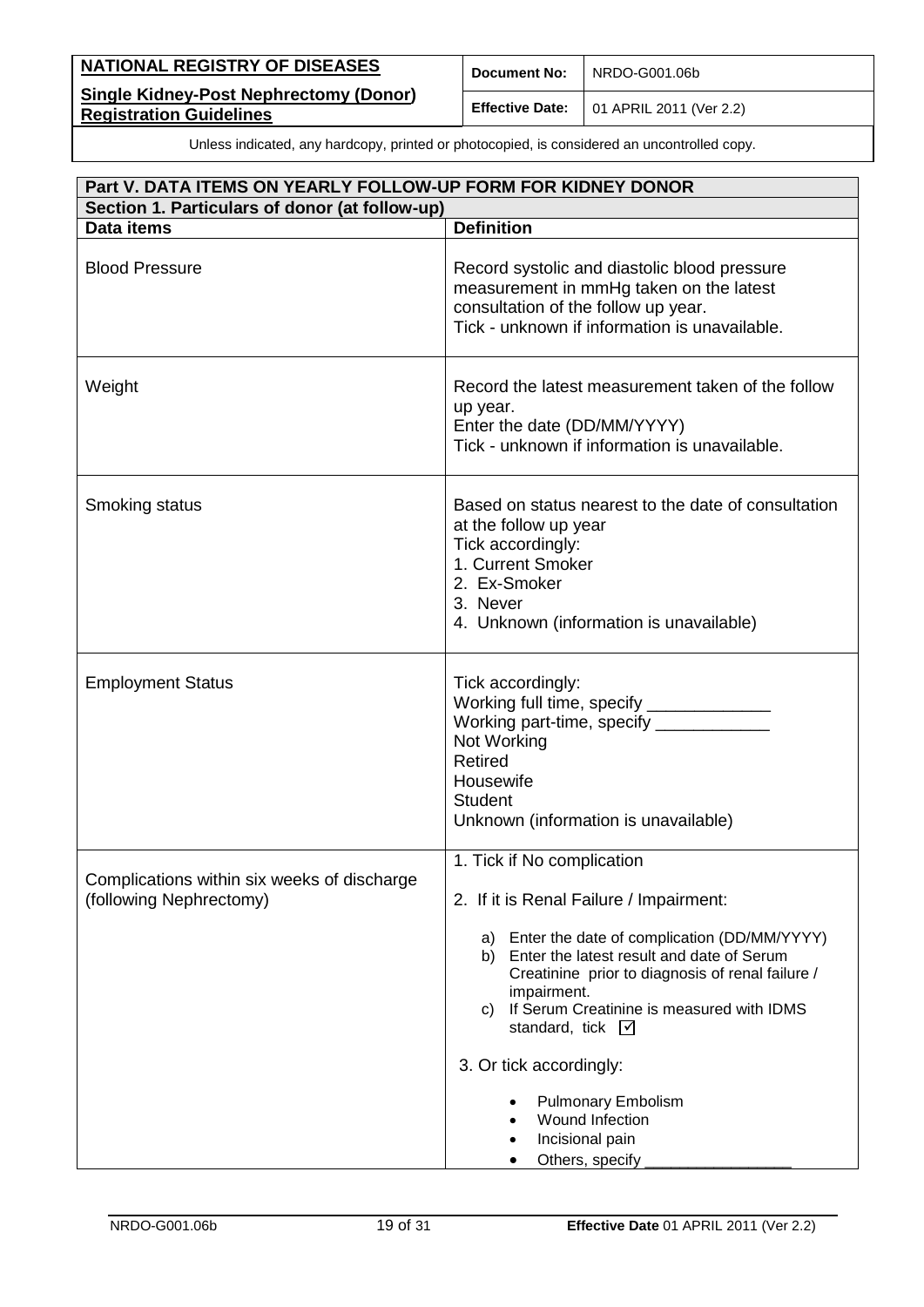| NATIONAL REGISTRY OF DISEASES                                                   | <b>Document No:</b> | NRDO-G001.06b                                          |
|---------------------------------------------------------------------------------|---------------------|--------------------------------------------------------|
| <b>Single Kidney-Post Nephrectomy (Donor)</b><br><b>Registration Guidelines</b> |                     | <b>Effective Date:</b> $\vert$ 01 APRIL 2011 (Ver 2.2) |

| Part V. DATA ITEMS ON YEARLY FOLLOW-UP FORM FOR KIDNEY DONOR |                                                                                               |  |
|--------------------------------------------------------------|-----------------------------------------------------------------------------------------------|--|
| Section 1. Particulars of donor (at follow-up)               |                                                                                               |  |
| Data items                                                   | <b>Definition</b>                                                                             |  |
| Other Re-hospitalisation                                     | State:                                                                                        |  |
|                                                              | Reason for hospitalisation<br>$\bullet$<br>Duration of hospitalisation (in days)<br>$\bullet$ |  |
|                                                              |                                                                                               |  |
|                                                              | Enter status of the following (on the EQ 5D form): -                                          |  |
| EQ 5D (EuroQol 5 dimensional format<br>for health status)    | <b>Mobility</b><br>٠                                                                          |  |
|                                                              | Self-Care                                                                                     |  |
|                                                              | <b>Usual Activities</b>                                                                       |  |
|                                                              | Pain/Discomfort                                                                               |  |
|                                                              | <b>Anxiety Depression</b>                                                                     |  |
|                                                              | Tick - unknown if information is unavailable.                                                 |  |
| Section 2. Risk factors (at follow-up)                       |                                                                                               |  |
|                                                              | Tick: Yes /No/Unknown (Information is unavailable)                                            |  |
| <b>Diabetes Mellitus</b>                                     |                                                                                               |  |
|                                                              | 1. If diabetic:<br>a) Indicate type of treatment :                                            |  |
|                                                              | Diet / Oral hypoglycaemic / Insulin                                                           |  |
|                                                              | Enter HbA1C result _______%                                                                   |  |
|                                                              | Enter the date (DD/MM/YYYY) of test.                                                          |  |
|                                                              | Tick - unknown if information is unavailable.                                                 |  |
|                                                              | 2.If not Diabetic:                                                                            |  |
|                                                              | Indicate if donor has -                                                                       |  |
|                                                              | a) Impaired Fasting Glycemia                                                                  |  |
|                                                              | This is when the fasting blood glucose is elevated                                            |  |
|                                                              | above 'normal 'range but is not high enough to be<br>classified as diabetes mellitus.         |  |
|                                                              | Guideline:                                                                                    |  |
|                                                              | Fasting plasma glucose > 6.1 & < 7.0 mmol/L or                                                |  |
|                                                              | $\ge$ 110 & <126 mg/dl and 2 hr Plasma glucose during                                         |  |
|                                                              | OGTT <7.8 mmol/L or < 140 mg/dl                                                               |  |
|                                                              | b) Impaired Glucose Tolerance                                                                 |  |
|                                                              | An intermediate stage of diabetes mellitus where:                                             |  |
|                                                              | Fasting plasma glucose $<$ 7.0 mmol/L or $<$ 126<br>mg/dl                                     |  |
|                                                              | and Two-hour plasma glucose during OGTT is $\geq$ 7.8                                         |  |
|                                                              | mmol or $\geq$ 140 mg/dL.                                                                     |  |
|                                                              | Tick - unknown if information is unavailable.                                                 |  |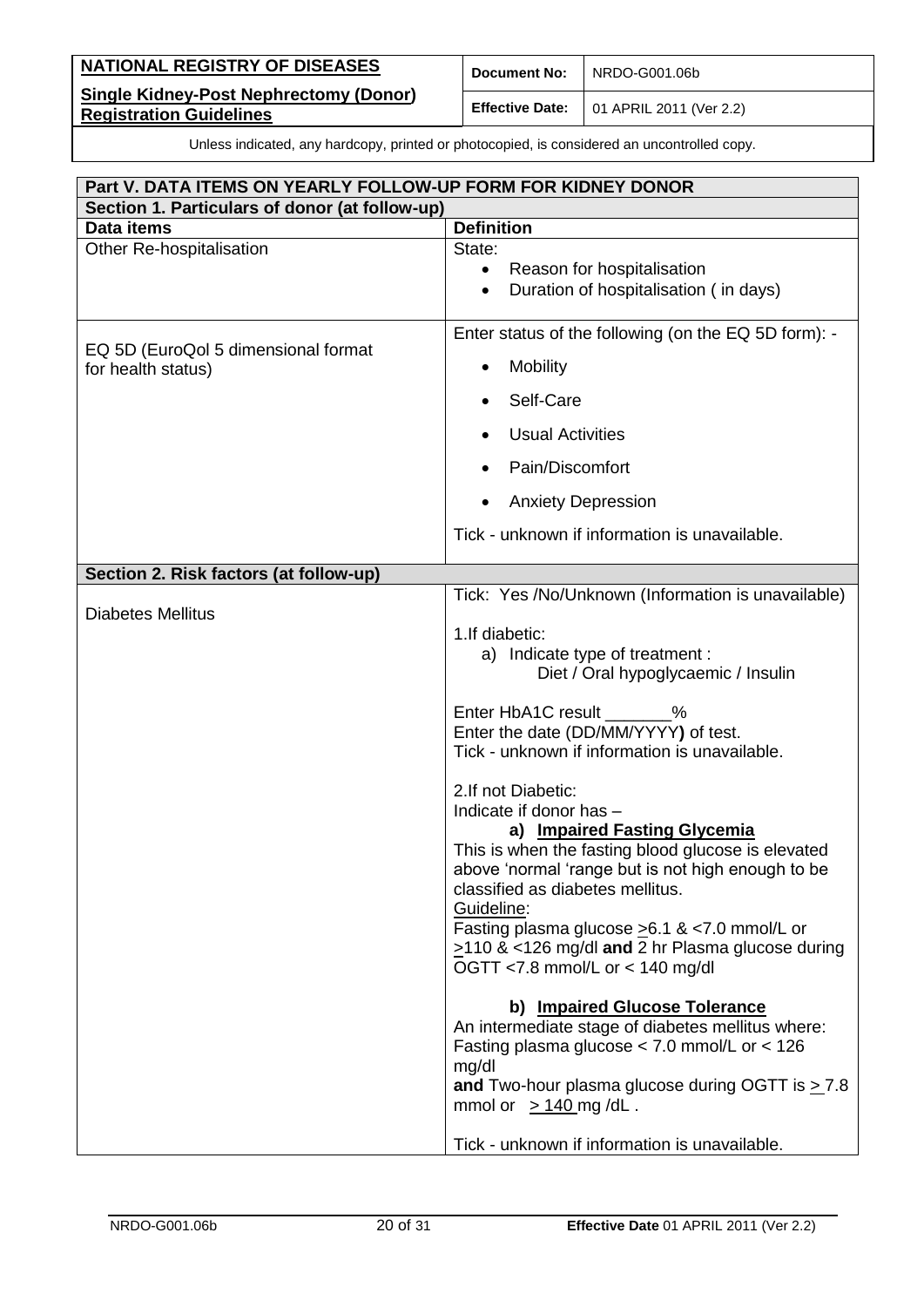| NATIONAL REGISTRY OF DISEASES                                                   | <b>Document No:</b> | NRDO-G001.06b                                          |
|---------------------------------------------------------------------------------|---------------------|--------------------------------------------------------|
| <b>Single Kidney-Post Nephrectomy (Donor)</b><br><b>Registration Guidelines</b> |                     | <b>Effective Date:</b> $\vert$ 01 APRIL 2011 (Ver 2.2) |

# **Part V. DATA ITEMS ON YEARLY FOLLOW-UP FORM FOR KIDNEY DONOR Section 2. Risk factors (at follow-up) Data items Definition** Hyperlipidemia Based on Dr's documentation nearest to the date prior to nephrectomy, tick accordingly: Yes  $\bullet$  No Unknown (Information is unavailable). Tick accordingly based on the results of : • LDL cholesterol  $\Box$  Normal  $\Box$  Elevated • Triglyceride  $\Box$  Normal  $\Box$  Elevated Tick - unknown if information (on blood test) is unavailable Enter the date (DD/MM/YYYY**)** of test **Section 3. Investigations (at follow-up)** Fasting Blood Sugar Enter value in mmol/L Enter the date (DD/MM/YYYY**)** of test Tick - unknown if information is unavailable. Serum Creatinine Enter the value in umol or mg/dl Enter the date (DD/MM/YYYY**)** of test. If Serum Creatinine is measured with IDMS standard, tick  $\boxtimes$ Tick - unknown if information is unavailable Creatinine Clearance or Radionuclide GFR Enter the value in ml/min or ml/min  $1.73m^2$ Enter the date (DD/MM/YYYY**)** of test. Tick - unknown if information is unavailable Urine FEME Record the measurement ( $/$  hpf or  $/$  ul) of : RBC WBC Enter the date (DD/MM/YYYY**)** of test. Tick - unknown if information is unavailable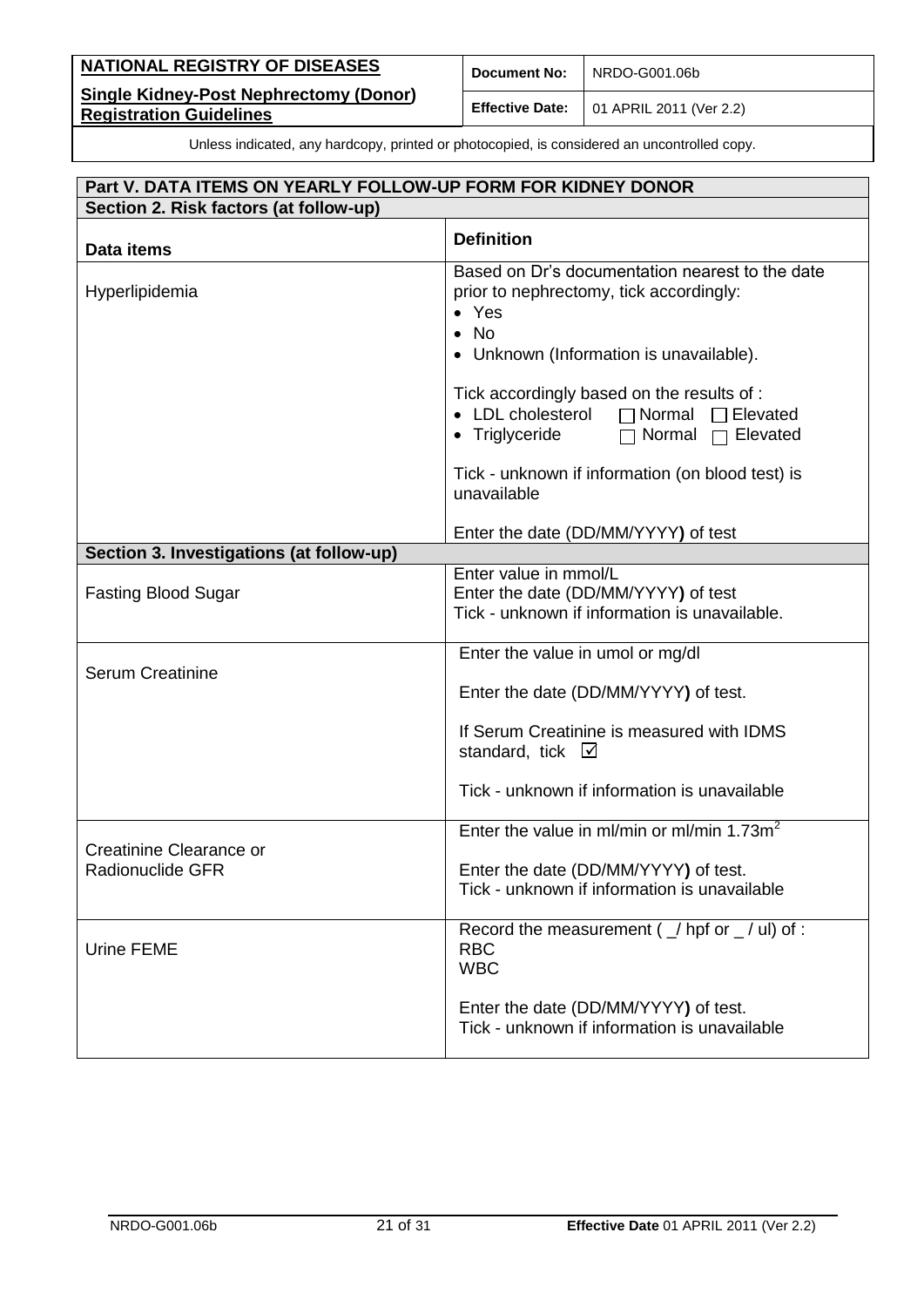| NATIONAL REGISTRY OF DISEASES                                                   | <b>Document No:</b> | NRDO-G001.06b                                          |
|---------------------------------------------------------------------------------|---------------------|--------------------------------------------------------|
| <b>Single Kidney-Post Nephrectomy (Donor)</b><br><b>Registration Guidelines</b> |                     | <b>Effective Date:</b> $\vert$ 01 APRIL 2011 (Ver 2.2) |

| Part V. DATA ITEMS ON YEARLY FOLLOW-UP FORM FOR KIDNEY DONOR |                                                                                                                                                                                                                                                                                                                                                                                                                        |  |  |
|--------------------------------------------------------------|------------------------------------------------------------------------------------------------------------------------------------------------------------------------------------------------------------------------------------------------------------------------------------------------------------------------------------------------------------------------------------------------------------------------|--|--|
| Section 3. Investigations (at follow-up)                     |                                                                                                                                                                                                                                                                                                                                                                                                                        |  |  |
| Data items                                                   | <b>Definition</b>                                                                                                                                                                                                                                                                                                                                                                                                      |  |  |
| 24 Hr Urine protein or<br>Urine protein / creatinine ratio   | Record the measurement for:<br>24 hr Urine Protein in g/day or mg/day<br><b>or</b><br>Urine protein/creatinine ratio in g/g, mg/mg,<br>$\bullet$<br>mg/g or mg/mmol<br>Enter the date (DD/MM/YYYY) of test.<br>Tick - unknown if information is unavailable                                                                                                                                                            |  |  |
| Section 4. Medications (at follow-up)                        |                                                                                                                                                                                                                                                                                                                                                                                                                        |  |  |
| Anti-Hypertensive medication                                 | Tick: Yes / No / Unknown<br>If Yes, enter number of drugs donor is taking                                                                                                                                                                                                                                                                                                                                              |  |  |
| Hypolipidemic drugs                                          | Tick: Yes / No / Unknown<br>If Yes, enter number of drugs donor is taking                                                                                                                                                                                                                                                                                                                                              |  |  |
| Part V. DATA ITEMS ON YEARLY FOLLOW-UP FORM FOR KIDNEY DONOR |                                                                                                                                                                                                                                                                                                                                                                                                                        |  |  |
| 5. Complications (at follow-up)                              |                                                                                                                                                                                                                                                                                                                                                                                                                        |  |  |
| Other illness since last visit                               | Tick: Yes / No / Unknown<br>If Yes, indicate one of the following:<br>a. Urinary tract disease<br>b. Cardiovascular disease<br>c. Cerebrovascular disease<br>d. Pulmonary disease<br>Musculoskeletal disease<br>е.<br>f.<br>Malignancy<br>Infection<br>g.<br>h. Accident<br>i.<br>Enter date (DD/MM/YYYY) of illness<br>Refer to Annex A for examples of conditions<br>classified under the various diseases/illnesses |  |  |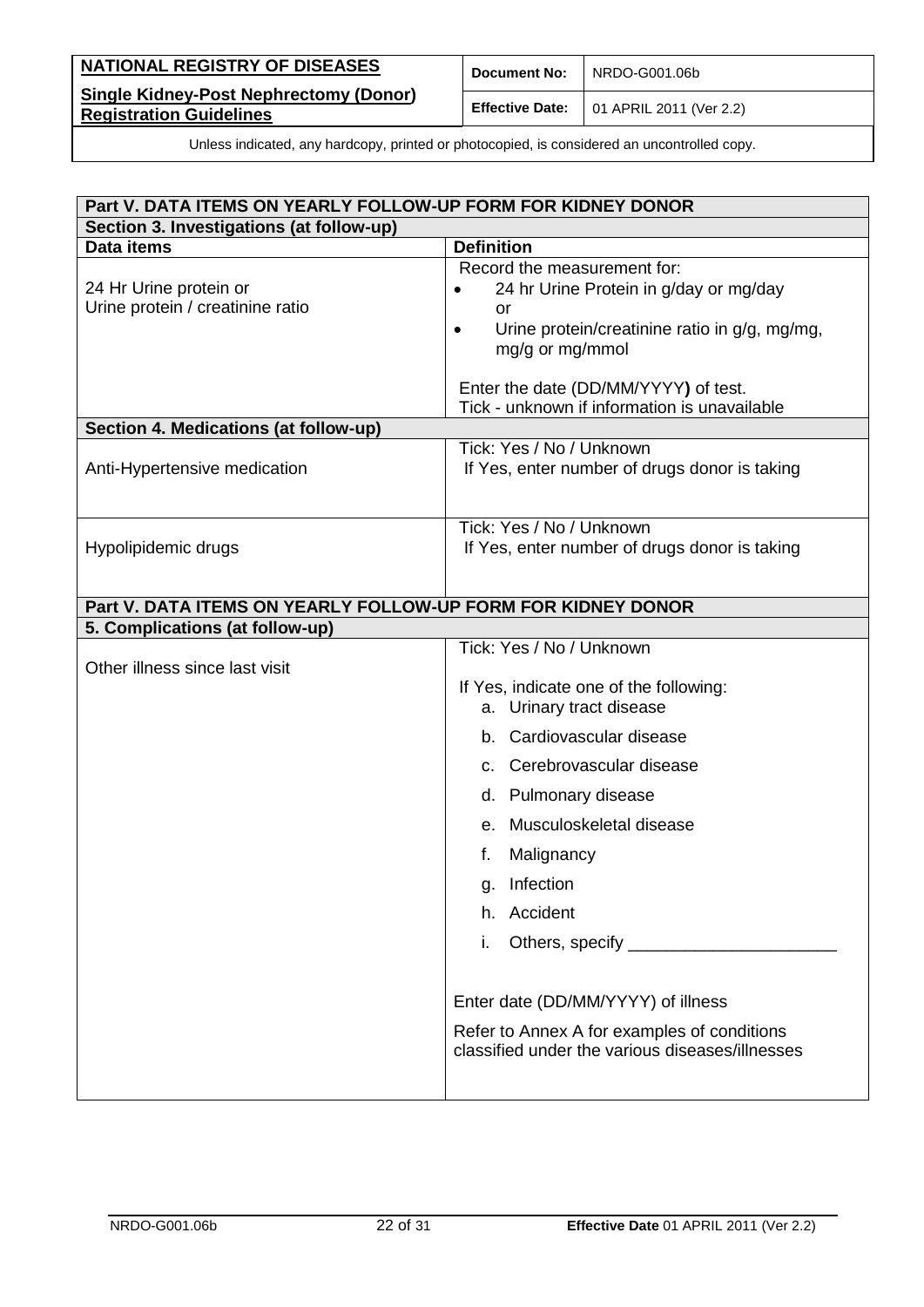| <b>NATIONAL REGISTRY OF DISEASES</b>                                            | <b>Document No:</b> | NRDO-G001.06b                                          |
|---------------------------------------------------------------------------------|---------------------|--------------------------------------------------------|
| <b>Single Kidney-Post Nephrectomy (Donor)</b><br><b>Registration Guidelines</b> |                     | <b>Effective Date:</b> $\vert$ 01 APRIL 2011 (Ver 2.2) |

| Part V. DATA ITEMS ON YEARLY FOLLOW-UP FORM FOR KIDNEY DONOR |                                                                                                                                                                                                    |  |  |
|--------------------------------------------------------------|----------------------------------------------------------------------------------------------------------------------------------------------------------------------------------------------------|--|--|
| 5. Complications (at follow-up)                              |                                                                                                                                                                                                    |  |  |
| Data items                                                   | <b>Definition</b>                                                                                                                                                                                  |  |  |
| Admission to hospital since last visit                       | Tick: Yes / No / Unknown                                                                                                                                                                           |  |  |
|                                                              | Tick ⊿ if Day Surgery Admission                                                                                                                                                                    |  |  |
|                                                              | If Yes, indicate reason for admission:                                                                                                                                                             |  |  |
|                                                              | a. Urinary tract disease                                                                                                                                                                           |  |  |
|                                                              | b. Cardiovascular disease                                                                                                                                                                          |  |  |
|                                                              | c. Cerebrovascular disease                                                                                                                                                                         |  |  |
|                                                              | d. Pulmonary disease                                                                                                                                                                               |  |  |
|                                                              | Musculoskeletal disease<br>е.                                                                                                                                                                      |  |  |
|                                                              | Malignancy<br>f.                                                                                                                                                                                   |  |  |
|                                                              | Infection<br>g.                                                                                                                                                                                    |  |  |
|                                                              | h. Accident                                                                                                                                                                                        |  |  |
|                                                              | Others, specify _____________<br>i.                                                                                                                                                                |  |  |
|                                                              | Enter date (dd/mm/yyyy) of admission<br>Refer to Annex A for examples of conditions<br>classified under the various diseases/illnesses                                                             |  |  |
|                                                              | Tick: Yes / No                                                                                                                                                                                     |  |  |
| CKD5 (Chronic Kidney Disease stage 5)                        | CKD (Chronic Kidney Disease) stage 5 which<br>encompasses End Stage Renal Disease, is<br>staged as kidney failure when -<br>a) the Serum Creatinine has reached 5.7 mg/dl<br>or $\geq 500$ µmol/L, |  |  |
|                                                              | b) the GFR (corrected to the body surface area<br>of $1.73m^2$ ) is less than 15 ml/min                                                                                                            |  |  |
|                                                              | <b>OR</b>                                                                                                                                                                                          |  |  |
|                                                              | c) when the patient has started Renal<br><b>Replacement Therapy</b>                                                                                                                                |  |  |
|                                                              | If yes, enter date (dd/mm/yyyy) of diagnosis<br>CKD5 date – the earliest date of the GFR / eGFR<br>which is less than 15 ml/min/1.73 $m2$                                                          |  |  |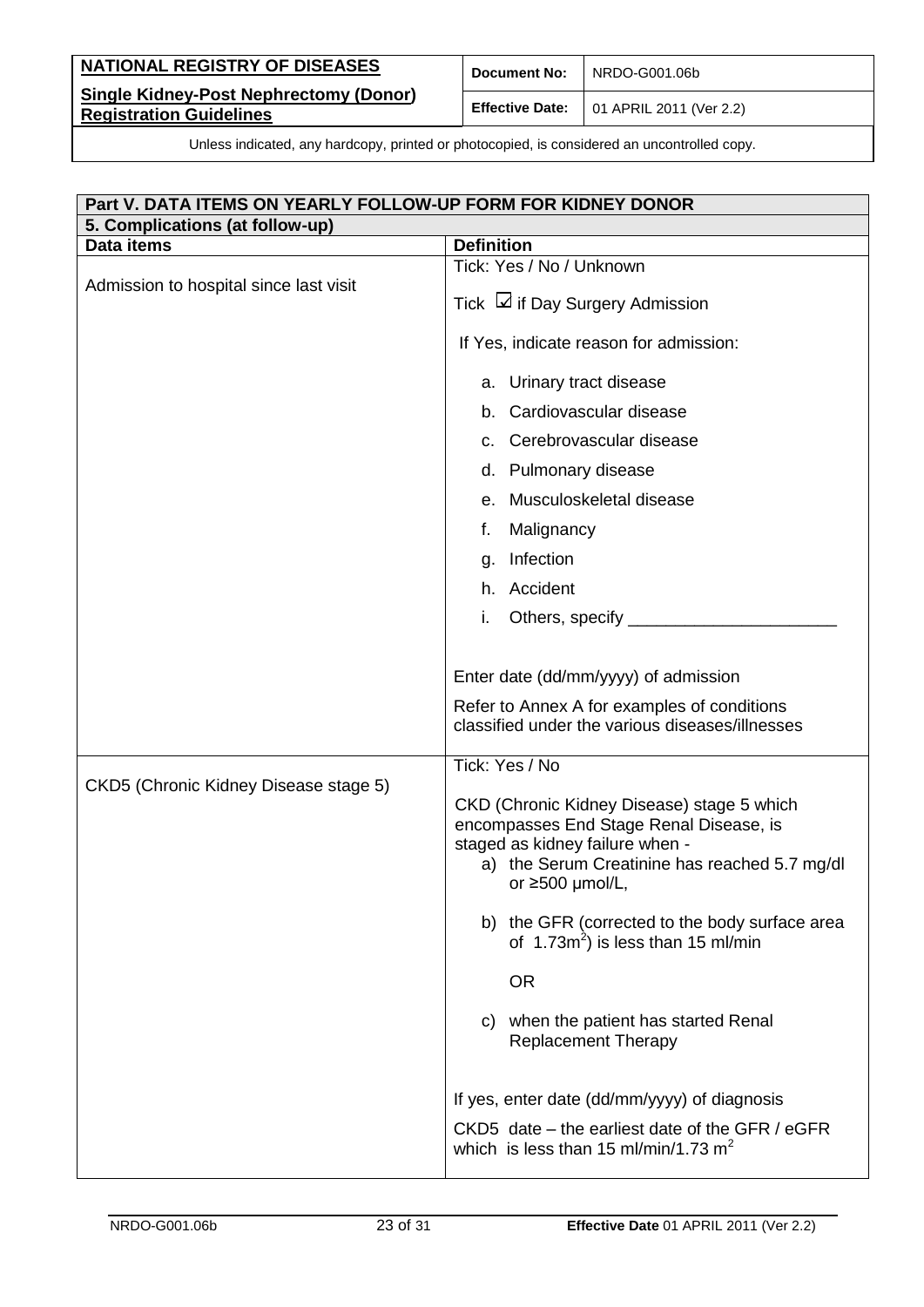| <b>NATIONAL REGISTRY OF DISEASES</b>                                            | <b>Document No:</b> | NRDO-G001.06b                                    |
|---------------------------------------------------------------------------------|---------------------|--------------------------------------------------|
| <b>Single Kidney-Post Nephrectomy (Donor)</b><br><b>Registration Guidelines</b> |                     | <b>Effective Date:</b>   01 APRIL 2011 (Ver 2.2) |

| Part V. DATA ITEMS ON YEARLY FOLLOW-UP FORM FOR KIDNEY DONOR       |                                                                              |  |  |
|--------------------------------------------------------------------|------------------------------------------------------------------------------|--|--|
| 5. Complications (at follow-up)                                    |                                                                              |  |  |
| Data items                                                         | <b>Definition</b>                                                            |  |  |
| Cause of CKD5                                                      | State the primary renal disease which leads to CKD5                          |  |  |
|                                                                    | e.g. Presumed GN - no biopsy                                                 |  |  |
|                                                                    | Refer to Annex $B - List$ of codes for Primary Renal<br><b>Diseases</b>      |  |  |
| On Transplant waiting list                                         | Tick:<br>Yes / No                                                            |  |  |
| Reason for not on Transplant waiting list                          |                                                                              |  |  |
|                                                                    | Refer to ANNEX C - Reasons For Preclusion from<br><b>Renal Transplant</b>    |  |  |
| Part V. DATA ITEMS ON YEARLY FOLLOW-UP FORM FOR KIDNEY DONOR       |                                                                              |  |  |
| <b>Section 6. Vital status</b>                                     |                                                                              |  |  |
| <b>Vital Status</b>                                                | Tick either:<br>Alive or Dead                                                |  |  |
| Date of Death                                                      | Enter the date (DD/MM/YYYY) of death                                         |  |  |
| Place of Death                                                     | Enter the place of death                                                     |  |  |
| Cause of Death                                                     | Enter the primary cause of death                                             |  |  |
| Section 7. Details of notifying healthcare institution             |                                                                              |  |  |
| Name of notifying healthcare institution<br>(including department) | Name of Hospital / clinic / transplant centre which<br>made the notification |  |  |
| Name of notifying Person                                           | Name of Doctor / Nurse who made the notification                             |  |  |
| Date of notification                                               | Enter the date (DD/MM/YYYY)                                                  |  |  |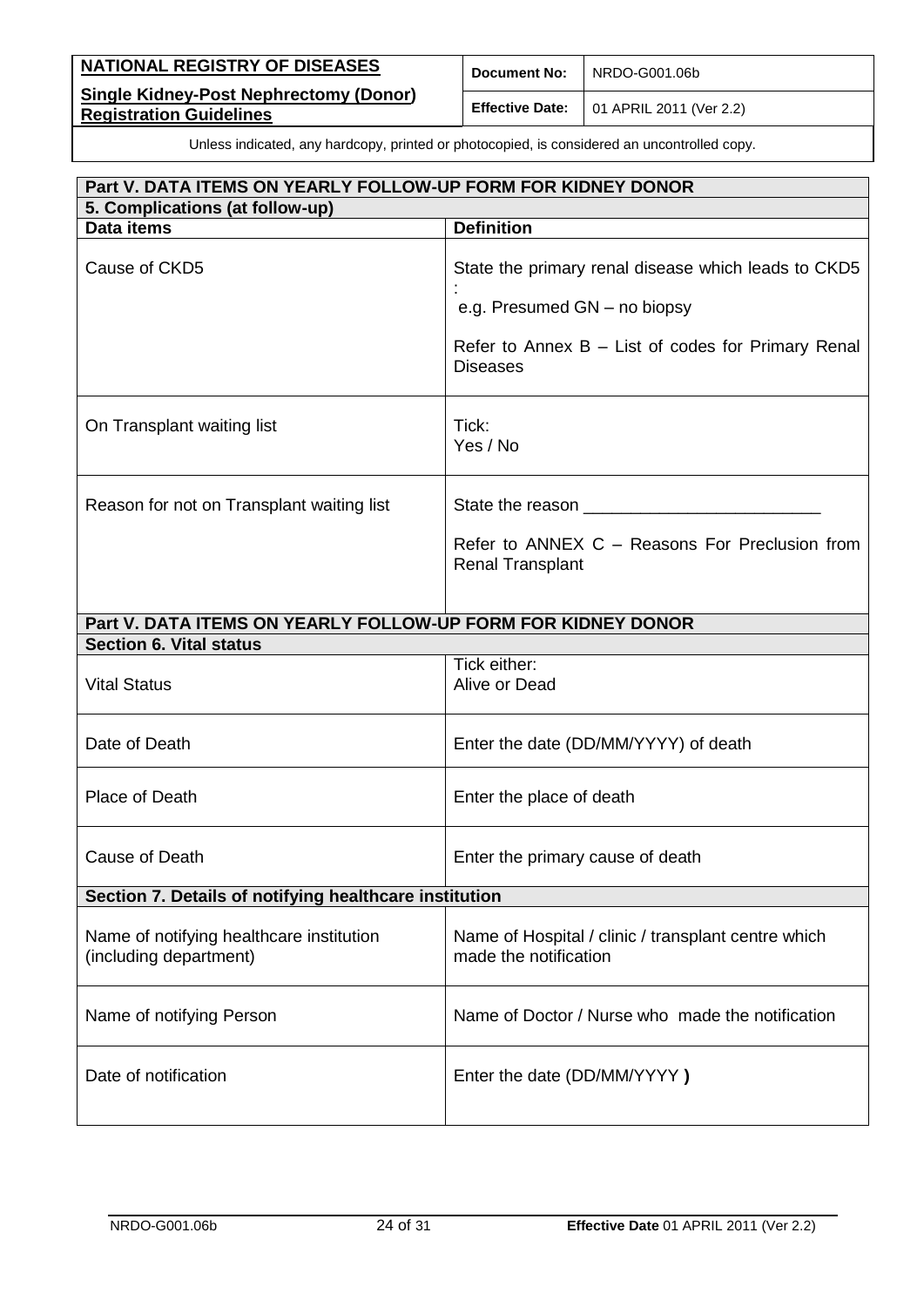| NATIONAL REGISTRY OF DISEASES                                                   | <b>Document No:</b> | NRDO-G001.06b                                          |
|---------------------------------------------------------------------------------|---------------------|--------------------------------------------------------|
| <b>Single Kidney-Post Nephrectomy (Donor)</b><br><b>Registration Guidelines</b> |                     | <b>Effective Date:</b> $\vert$ 01 APRIL 2011 (Ver 2.2) |

# <span id="page-24-0"></span>**PART VI. DATA ITEMS ON LISTINGS**

### **Donor Case Listing - Listing of Live Donors who have had Nephrectomy**

|                         | <b>Particulars of Donor</b>                                     |
|-------------------------|-----------------------------------------------------------------|
| 1                       | Name                                                            |
| 2                       | NRIC/Passport/FIN/Hospital No.                                  |
| 3                       | Date of Birth                                                   |
| $\overline{\mathbf{4}}$ | Gender                                                          |
| 5                       | Ethnic group                                                    |
| 6                       | <b>Marital status</b>                                           |
| $\overline{7}$          | <b>Resident status</b>                                          |
| 8                       | <b>Education level</b>                                          |
| 9                       | <b>Employment status</b>                                        |
| 10                      | Date of Nephrectomy                                             |
| 11                      | Place of Nephrectomy                                            |
| 12                      | Type of Nephrectomy                                             |
| 13                      | Name of Lead Surgeon                                            |
| 14                      | Living Donor's Relationship to Recipient                        |
| 15                      | Name of notifying healthcare institution (including department) |
|                         | <b>Particulars of Recipient</b>                                 |
| 16                      | Name                                                            |
| 17                      | NRIC/Passport/FIN/Hospital No.                                  |
| 18                      | Date of Birth                                                   |
| 19                      | Gender                                                          |
| 20                      | Place of Transplantation                                        |

#### **Listing of Hospital Inpatient Discharge summaries**

| 1              | Name Of Donor                                                   |
|----------------|-----------------------------------------------------------------|
| $\overline{2}$ | Donor's NRIC/Passport/FIN/Hospital No.                          |
| 3              | Date of Birth                                                   |
| 4              | Gender                                                          |
| 5.             | Name of notifying healthcare institution (including department) |
| 6.             | Date of Admission                                               |
| 7.             | Date of Discharge                                               |
| 8.             | Diagnosis at discharge                                          |
| 9.             | V Codes: V59.4 for Kidney Donors                                |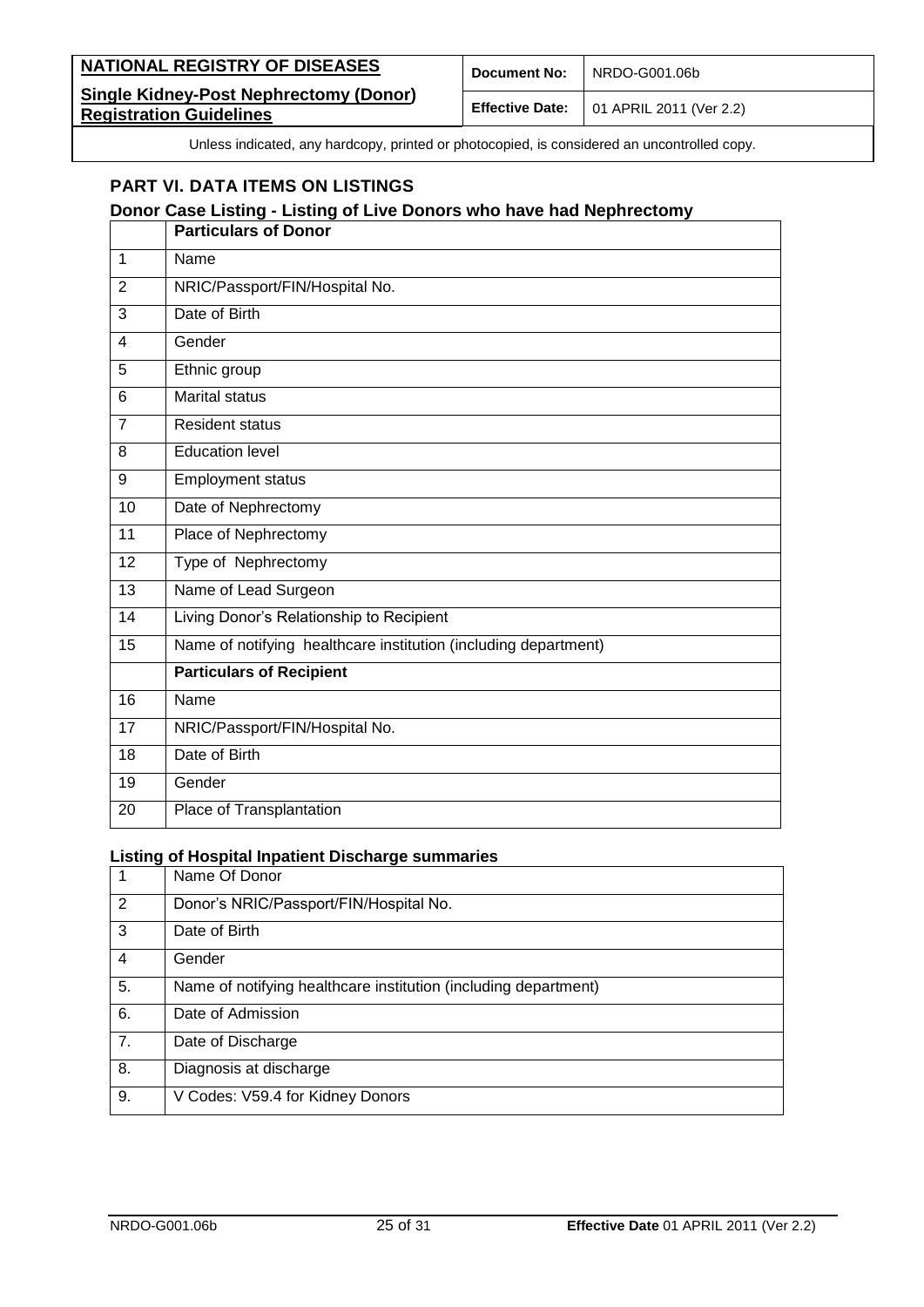| <b>NATIONAL REGISTRY OF DISEASES</b>                                            | <b>Document No:</b> | NRDO-G001.06b                                          |
|---------------------------------------------------------------------------------|---------------------|--------------------------------------------------------|
| <b>Single Kidney-Post Nephrectomy (Donor)</b><br><b>Registration Guidelines</b> |                     | <b>Effective Date:</b> $\vert$ 01 APRIL 2011 (Ver 2.2) |

### <span id="page-25-0"></span>**Annex A - Examples of conditions classified under the various diseases/illnesses (list is not exhaustive)**

| <b>Urinary Tract Disease</b>                                                               | <b>Cardiovascular Disease</b>              | <b>Cerebrovascular Disease</b>                  |
|--------------------------------------------------------------------------------------------|--------------------------------------------|-------------------------------------------------|
| <b>Bladder Infection</b>                                                                   | AAA (Abdominal Aortic<br>Aneurysm)         | Basal Ganglia Cerebrovascular<br><b>Disease</b> |
| <b>BPH (Benign Prostatic</b><br>Hyperplasia)                                               | Acute Myocardial Infarction                | Dementia, Vascular                              |
| Cystitis                                                                                   | Cardiac Failure                            | Hemorrhagic Stroke                              |
| Glomerulonephritis (GN)                                                                    | Cardiomyopathy                             | <b>Intracranial Embolism and Thrombosis</b>     |
| Hematuria                                                                                  | <b>Congestive Heart Failure</b>            | <b>Ischaemic Stroke</b>                         |
| Hydrocele                                                                                  | <b>Coronary Artery Disease</b>             | Lacunar Infarct                                 |
| Nephrolithiasis (Kidney Stone)                                                             | Endocarditis                               | <b>Transient Ischaemic Attack</b>               |
| Nephrotic Syndrome                                                                         | Hypercholesterolemia /<br>Hyperlipidemia   | Vascular Headaches                              |
| Proteinuria                                                                                | Hypertension                               |                                                 |
| Pyelonephritis                                                                             | <b>Ischaemic Heart Disease</b>             |                                                 |
| <b>Urethral Stricture</b>                                                                  | Peripheral Vascular Disease                |                                                 |
| <b>Urethritis</b>                                                                          |                                            |                                                 |
| Urolithiasis (Urinary Stone)                                                               |                                            |                                                 |
| UTI (Urinary Tract Infections)                                                             |                                            |                                                 |
|                                                                                            |                                            |                                                 |
| <b>Pulmonary Disease</b>                                                                   | <b>Musculoskeletal Disease</b>             | <b>Malignancy</b>                               |
| Asthma                                                                                     | <b>Back Pain</b>                           | Leukemia                                        |
|                                                                                            |                                            |                                                 |
| Bronchopneumonia                                                                           | <b>Bone Diseases</b>                       | Malignant Neoplasm of Breast                    |
| <b>Bronchitis</b>                                                                          | <b>Fasciitis</b>                           | Malignant Neoplasm of Cervix                    |
| COLD/COPD (Chronic Obstructive<br>Lung Disease / Chronic Obstructive<br>Pulmonary Disease) | Gout                                       | Malignant Neoplasm of Colom                     |
| Emphysema                                                                                  | <b>Joint Diseases</b>                      | Malignant Neoplasm of Esophagus                 |
| <b>Pleural Effusion</b>                                                                    | Joint Pain                                 | Malignant Neoplasm of Kidney                    |
| Pneumonia                                                                                  | Lumbago                                    | Malignant Neoplasm of Layrnx                    |
| Pneumothorax                                                                               | Osteoarthritis                             | Malignant Neoplasm of Liver                     |
| PTB                                                                                        | Osteoporosis                               | Malignant Neoplasm of Lung                      |
|                                                                                            | <b>Rheumatic Diseases</b>                  | Malignant Neoplasm of Nasopharynx               |
|                                                                                            | <b>Spinal Stenosis</b>                     | Malignant Neoplasm of Prostate                  |
|                                                                                            | <b>Systemic Lupus Erythmatous</b><br>(SLE) | Malignant Neoplasm of Stomach                   |
|                                                                                            |                                            | Malignant Neoplasm of Tongue                    |
|                                                                                            |                                            | Malignant Neoplasm of Uterus                    |
|                                                                                            |                                            | Multiple Myeloma                                |
|                                                                                            |                                            | Lymphoma                                        |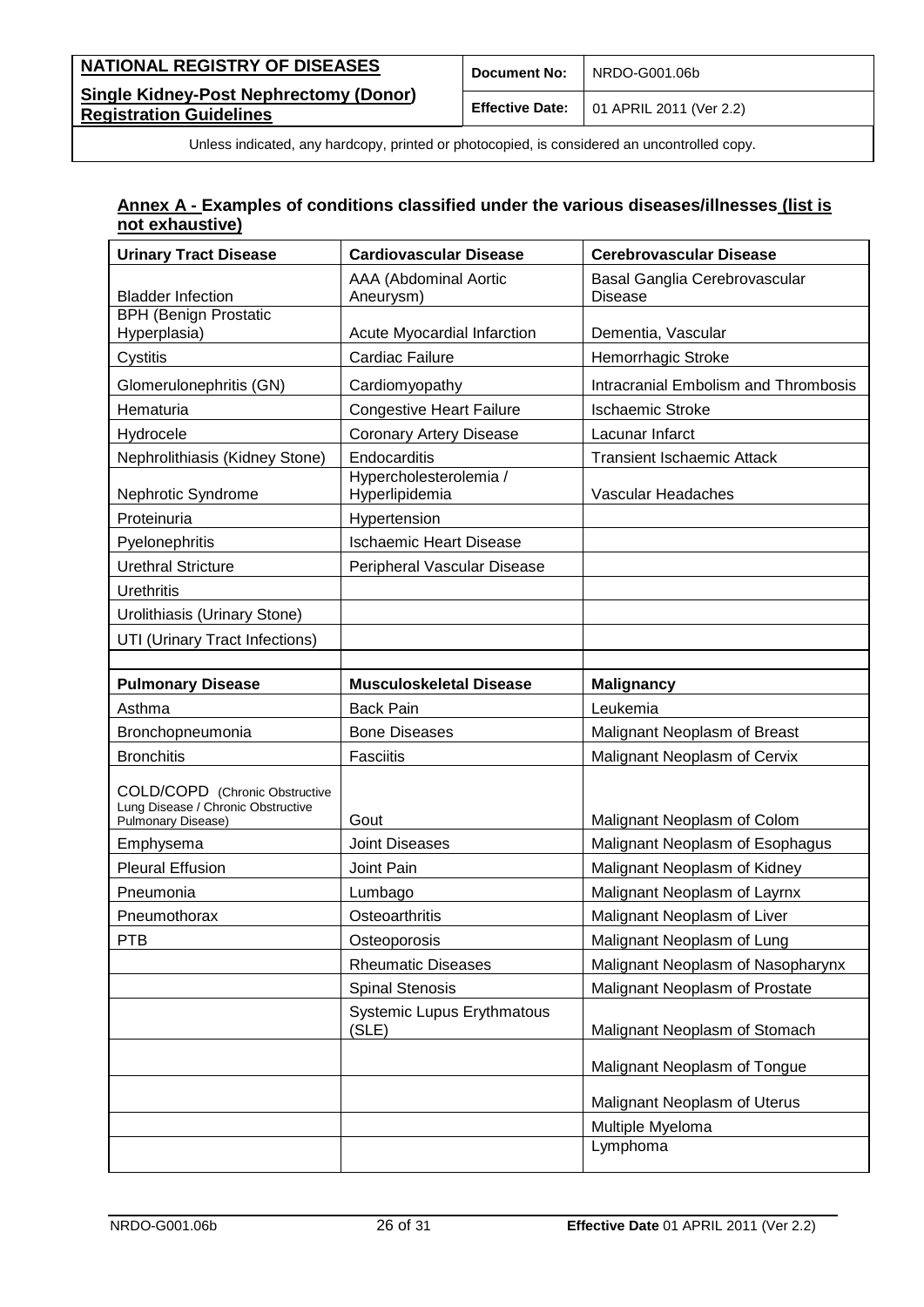| NATIONAL REGISTRY OF DISEASES                                                   | Document No: | NRDO-G001.06b                                          |
|---------------------------------------------------------------------------------|--------------|--------------------------------------------------------|
| <b>Single Kidney-Post Nephrectomy (Donor)</b><br><b>Registration Guidelines</b> |              | <b>Effective Date:</b> $\vert$ 01 APRIL 2011 (Ver 2.2) |

### **Annex A -** Examples of conditions classified under the various diseases/illnesses **(list is not exhaustive) continuation**

| <b>Infection</b>                | <b>Accident</b>              |
|---------------------------------|------------------------------|
| Chickenpox                      | Drug Overdose                |
| CMV (Cytomegalovirus)           |                              |
| <b>Disease</b>                  | Falls                        |
| Dengue Fever                    | <b>Industrial Accident</b>   |
| Gastroenteritis                 | <b>Road Traffic Accident</b> |
| Hand, foot and mouth            |                              |
| disease                         | Sporting accident            |
| <b>HIV</b> Infection            |                              |
| Malaria                         |                              |
| Meningitis                      |                              |
| Septicaemia                     |                              |
| <b>Surgical Wound Infection</b> |                              |
| <b>Viral Hepatitis</b>          |                              |

### <span id="page-26-0"></span>**ANNEX B: LIST OF CODES FOR PRIMARY RENAL DISEASES**

| Code | <b>Disease Description</b>                              |
|------|---------------------------------------------------------|
| 0000 | ESRD - Unknown                                          |
| 0100 | <b>Amyloid Glomerulopathy</b>                           |
| 0350 | Diabetic Nephropathy                                    |
| 0400 | Drug Induced Glomerulopathy incl heroin                 |
| 1000 | Presumed GN - no biopsy                                 |
| 1010 | GN - biopsy: Sclerosing GN                              |
| 1011 | GN - biopsy: Inconclusive                               |
| 1020 | <b>GN</b> - Minimal Lesion                              |
| 1021 | IgM Nephropathy                                         |
| 1100 | Focal Sclerosing GN: Focal Segmental Hyalinosis         |
| 1101 | <b>Focal Global Sclerosis</b>                           |
| 1102 | Focal & Segmental Glomerulosclerosis                    |
| 1103 | <b>Focal Segmental Hyalinosis</b>                       |
| 1210 | Mesangio-capillary/Membrano-proliferative Type I (DDD)  |
| 1220 | Mesangio-capillary/Membrano-proliferative Type II (DDD) |
| 1300 | Membranous (epimembranous) Glomerulonephritis           |
| 1400 | Crescentic GN (otherwise not specified): RPGN           |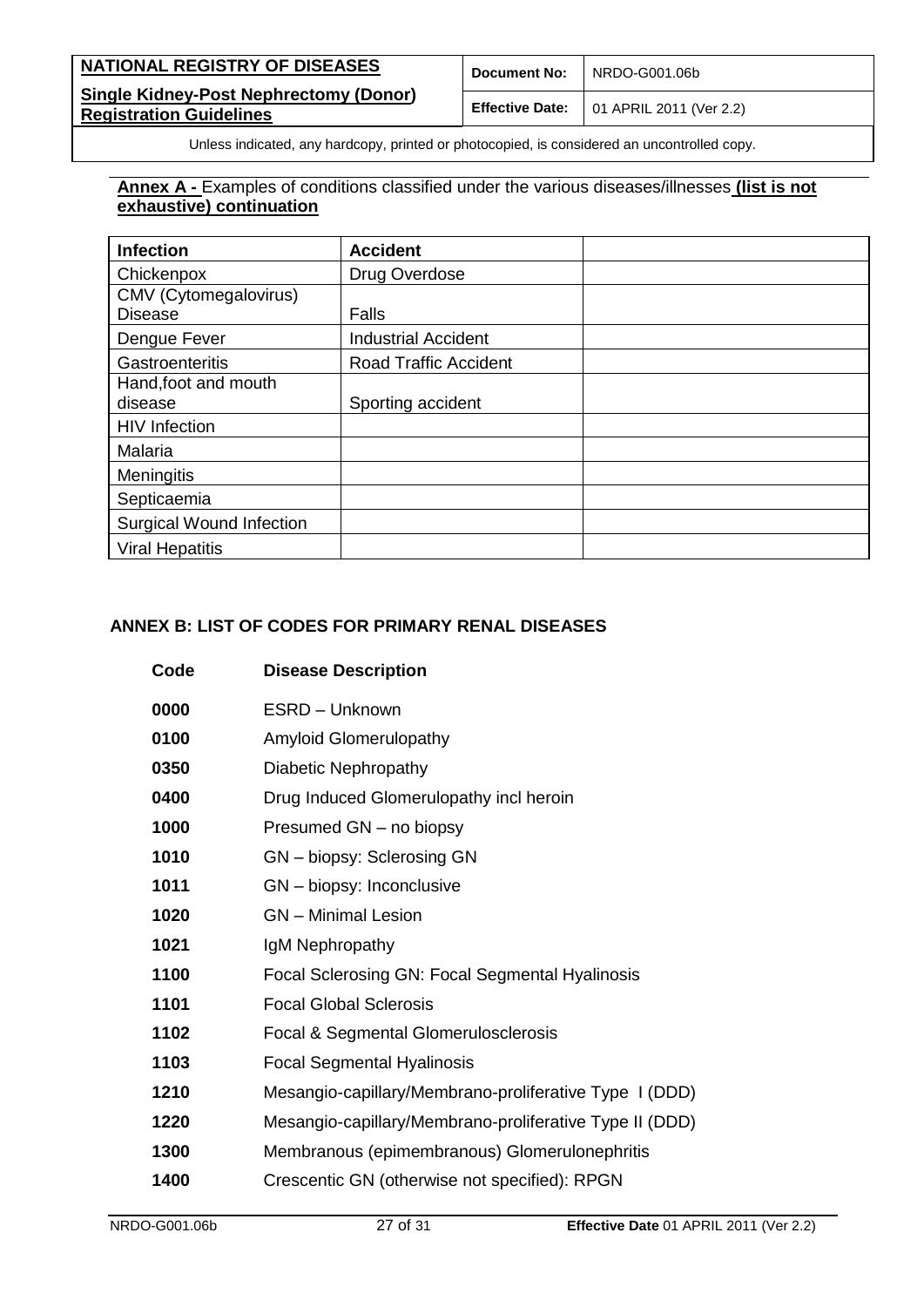| <b>NATIONAL REGISTRY OF DISEASES</b>                                            | <b>Document No:</b> | NRDO-G001.06b                                          |
|---------------------------------------------------------------------------------|---------------------|--------------------------------------------------------|
| <b>Single Kidney-Post Nephrectomy (Donor)</b><br><b>Registration Guidelines</b> |                     | <b>Effective Date:</b> $\vert$ 01 APRIL 2011 (Ver 2.2) |

# **ANNEX B: LIST OF CODES FOR PRIMARY RENAL DISEASES (continuation)**

| <b>Code</b> | <b>Disease Description</b>                                                      |
|-------------|---------------------------------------------------------------------------------|
| 1500        | IgA Mesangial Proliferative (IgA)                                               |
| 1501        | IgA Minimal Lesion                                                              |
| 1502        | IgA Focal Mesangial GN                                                          |
| 1503        | IgA Diffuse Mesangial GN                                                        |
| 1504        | IgA Crescenteric GN                                                             |
| 1505        | IgA Diffuse Sclerosing GN                                                       |
| 1509        | IgA Unspecified/Inconclusive                                                    |
| 1510        | Mesangial Proliferative (non IgA)                                               |
| 1511        | Mesangial Proliferative GN (No IMF)                                             |
| 1520        | Henoch-Scholein GN                                                              |
| 1530        | Focal Segmental Proliferative (include Focal Necrosis)                          |
| 1600        | Goodpasture (anti-GBM with lung involvement)                                    |
| 1610        | Proliferative GN with anti-GBM (no lung involvement)                            |
| 1620        | Proliferative GN with lung involvement (not Goodpasture)                        |
| 1630        | Wegener (extra renal granuloma proven)                                          |
| 1640        | Polyarteritis Nodosa (macrovascular)                                            |
| 1650        | Polyarteritis Nodosa (microvascular)                                            |
| 1660        | <b>ANCA positive GN</b>                                                         |
| 1670        | HBsAg associated GN                                                             |
| 1680        | <b>HIV Nephropathy</b>                                                          |
| 1700        | Systemic Lupus Erythematosus - Unspecified                                      |
| 1701        | SLE Class 1 - Normal Glomeruli                                                  |
| 1702        | SLE Class 2 – Pure Mesangial Alterations (Mesangiopathy)                        |
| 1703        | SLE Class 3 - Focal Segmental Glomerulonephritis                                |
|             | (associated with mild or moderate mesangial alterations)                        |
| 1704        | SLE Class 4 - Diffuse Glomerulonephritis (severe mesangial, endocapillary       |
|             | or mesangial-capilliary proliferation and/or extensive subendothelial deposits) |
| 1705        | SLE Class 5 - Diffuse Membranous Glomerulonephritis                             |
| 1706        | SLE Class 6 - Advanced Sclerosing Glomerulonephritis                            |
| 1710        | Scleroderma                                                                     |
| 1720        | GN with other Systemic/Rheumatoid Disease                                       |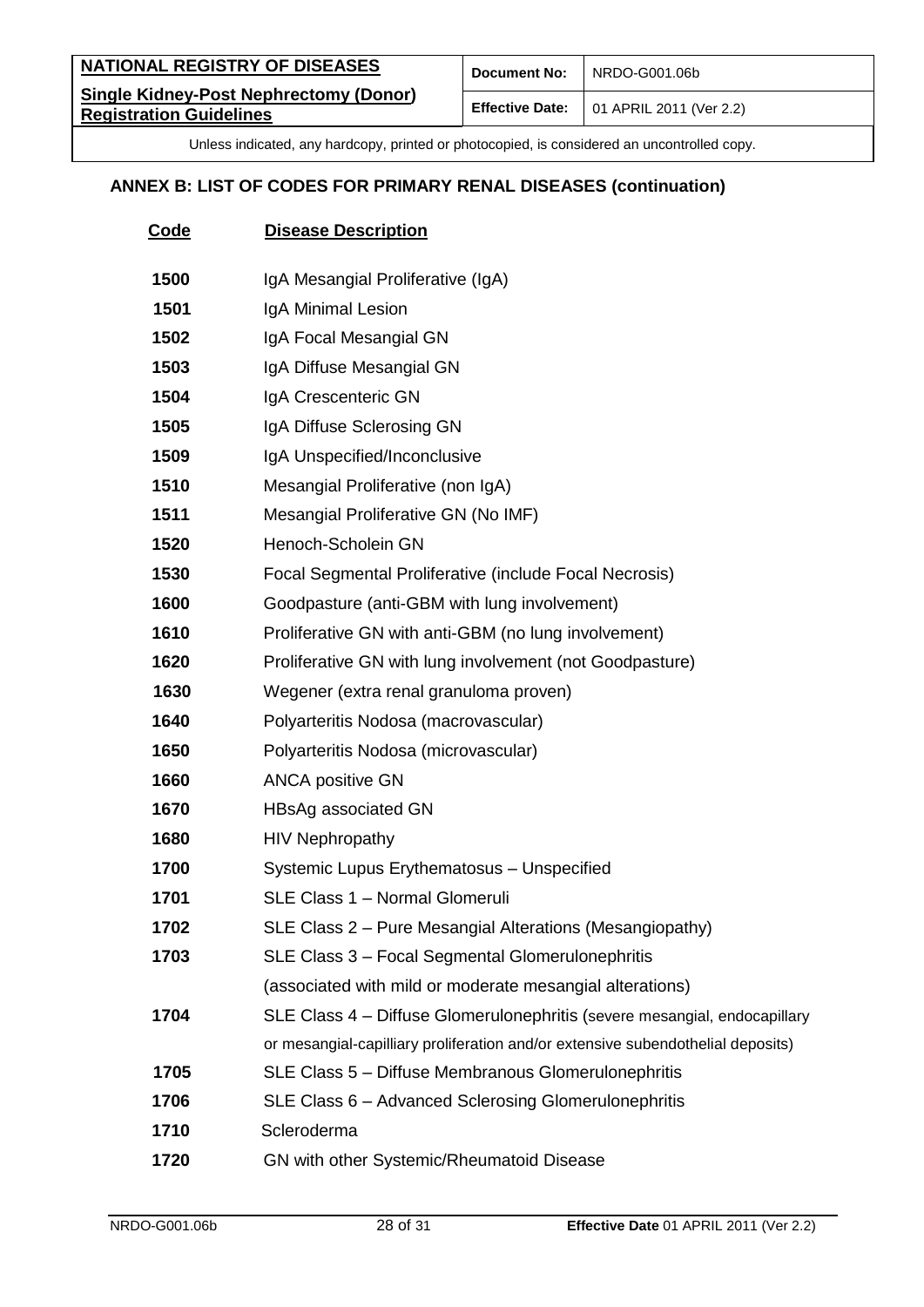| <b>NATIONAL REGISTRY OF DISEASES</b>                                            | <b>Document No:</b> | NRDO-G001.06b                                          |
|---------------------------------------------------------------------------------|---------------------|--------------------------------------------------------|
| <b>Single Kidney-Post Nephrectomy (Donor)</b><br><b>Registration Guidelines</b> |                     | <b>Effective Date:</b> $\vert$ 01 APRIL 2011 (Ver 2.2) |

# **ANNEX B: LIST OF CODES FOR PRIMARY RENAL DISEASES (continuation)**

| Code | <b>Disease Description</b>                                        |
|------|-------------------------------------------------------------------|
| 1800 | Inherited Glomerulopathy (Unspecified)                            |
| 1810 | Alport's Disease (Classical)                                      |
| 1820 | Fabry's Disease                                                   |
| 1830 | Oxalosis                                                          |
| 1840 | Cystinosis                                                        |
| 1900 | Other biopsied GN                                                 |
| 2000 | Analgesic Nephropathy                                             |
| 2010 | Drug-Induced Interstitial Nephritis                               |
| 2020 | Lead Nephropathy                                                  |
| 2030 | Other Heavy Metal Nephropathy                                     |
| 3000 | Acquired Obstructive Uropathy (otherwise unspecified)             |
| 3010 | Renal/Ureteric/Bladder Calculi                                    |
| 3020 | Renal Calculi (urate)                                             |
| 3030 | <b>Retroperitoneal Fibrosis</b>                                   |
| 3040 | <b>Bladder Neck Obstruction (include Prostatomegaly)</b>          |
| 4000 | Congenital Obstructive Uropathy Renal Tract Anomaly (Unspecified) |
| 4010 | Posterior Urethral Valves (Obstructive Nephropathy)               |
| 4020 | Megacystis-Megaureter                                             |
| 4030 | <b>Prune-Belly Syndrome</b>                                       |
| 4040 | <b>PUJ Obstruction</b>                                            |
| 4050 | Renal Anomaly with Spina Bifida/Myelomeningocele                  |
| 4060 | Renal Hypoplasia/Dysplasia/Agenesis                               |
| 4070 | Neuropathic Bladder (Congenital or Acquired)                      |
| 4080 | Vesicoureteric Reflex (Reflux Nephropathy)                        |
| 5000 | Chronic Pyelonephritis (otherwise unspecified)                    |
| 5010 | <b>Renal TB</b>                                                   |
| 5020 | Schistosomiasis (Bilharzial Disease)                              |
| 5030 | Interstitial Nephritis (otherwise unspecified)                    |
| 6000 | Acute Cortical Necrosis (otherwise unspecified)                   |
| 6010 | Acute Cortical Necrosis (post-obstetric)                          |
| 6020 | Hemolytic Uremic Syndrome                                         |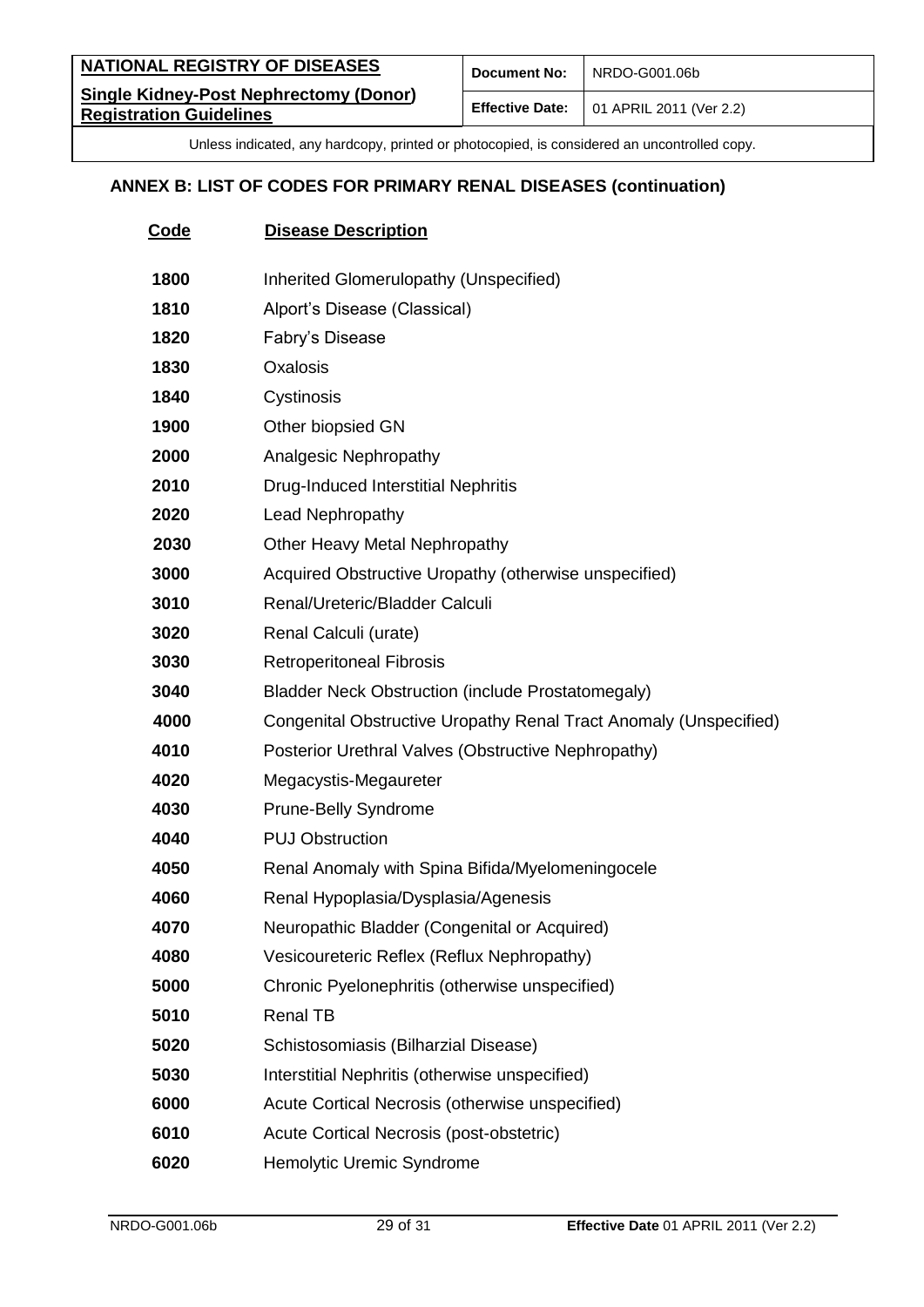| <b>NATIONAL REGISTRY OF DISEASES</b>                                            | <b>Document No:</b> | NRDO-G001.06b                                          |
|---------------------------------------------------------------------------------|---------------------|--------------------------------------------------------|
| <b>Single Kidney-Post Nephrectomy (Donor)</b><br><b>Registration Guidelines</b> |                     | <b>Effective Date:</b> $\vert$ 01 APRIL 2011 (Ver 2.2) |

# **ANNEX B: LIST OF CODES FOR PRIMARY RENAL DISEASES (continuation)**

| Code | <b>Disease Description</b>                                            |
|------|-----------------------------------------------------------------------|
| 6030 | Thrombotic Thrombocytopenic Purpura                                   |
|      |                                                                       |
| 7000 | <b>Adult Polycystic Disease</b>                                       |
| 7010 | Infantile/Juvenile Polycystic Disease                                 |
| 7020 | Medullary Cystic Disease (Nephronopthisis)                            |
| 8000 | Renal Vascular Disease (otherwise unspecified)                        |
| 8010 | Renal Vascular Disease (Malignant Hypertensive Nephroscle: no Primary |
|      | Renal Dx)                                                             |
| 8020 | Renal Vascular Disease (Hypertensive Nephropathy)                     |
| 8030 | Renal Artery Stenosis (RAS: unspecified)                              |
| 8040 | RAS (Fibromuscular Hyperplasia)                                       |
| 8050 | RAS (Atherosclerotic/Arteriosclerotic)                                |
| 8060 | <b>Cholestrol Emboli</b>                                              |
| 9000 | <b>Renal Cell Carcinoma</b>                                           |
| 9010 | Wilm's Tumour                                                         |
| 9020 | <b>Transitional Cell Carcinoma</b>                                    |
| 9030 | Paraproteinemia (include Multiple Myeloma)                            |
| 9039 | Other Malignant involvement of the kidney                             |
| 9040 | Traumatic/Surgical Loss - single functioning kidney                   |
| 9999 | Diagnosis Not Listed (specify)                                        |